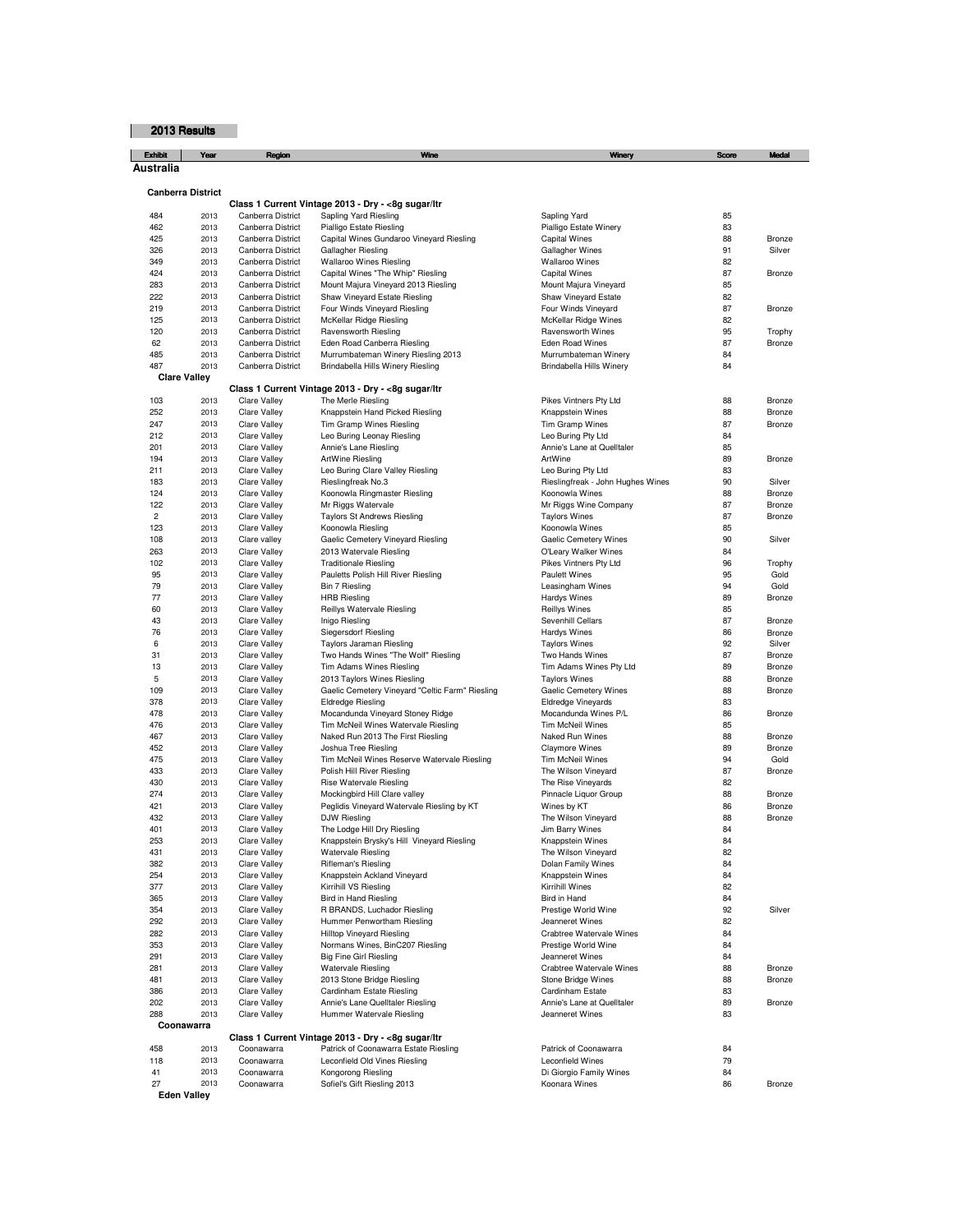|            |                       |                           | Class 1 Current Vintage 2013 - Dry - <8g sugar/Itr                            |                                             |          |        |
|------------|-----------------------|---------------------------|-------------------------------------------------------------------------------|---------------------------------------------|----------|--------|
| 241        | 2013                  | Eden Valley               | Heirloom Vineyards                                                            | Heirloom Vineyards                          | 90       | Silver |
| 30         | 2013                  | <b>Eden Valley</b>        | Two Hands Wines "The Boy" Riesling                                            | Two Hands Wines                             | 86       | Bronze |
| 33         | 2013                  | Eden Valley               | Pewsey Vale Riesling                                                          | Pewsey Vale Vineyard                        | 88       | Bronze |
| 35         | 2013                  | Eden Valley               | <b>Heggies Vineyard Riesling</b>                                              | Heggies Vineyard                            | 94       | Gold   |
| 63         | 2013                  | <b>Eden Valley</b>        | Thorn Clarke Sandpiper Riesling                                               | Thorn Clarke Wines                          | 84       |        |
| 93         | 2013                  | Eden Valley               | McGuigan Shortlist Riesling                                                   | Australian Vintage Ltd                      | 90       | Silver |
| 130        | 2013                  | Eden Valley               | Zepelin Eden Valley                                                           | Echelon Wine Partners                       | 89       | Bronze |
| 163        | 2013                  | Eden Valley               | Eden Hall Wines Riesling                                                      | Eden Hall Wines                             | 88       | Bronze |
| 184        | 2013                  | Eden Valley               | Rieslingfreak No.4                                                            | Rieslingfreak - John Hughes Wines           | 95       | Gold   |
| 188        | 2013                  | Eden Valley               | Wonderland of the Eden Valley                                                 | Dandelion Vineyards                         | 87       | Bronze |
| 199        | 2013                  | Eden Valley               | Rileys Of Eden Valley "Family" Riesling                                       | Riley Grape and Wine Pty Ltd                | 88       | Bronze |
| 205        | 2013                  | Eden Valley               | Saltram Mamre Eden Valley Riesling                                            | Saltram Wine Estate                         | 84       |        |
| 22         | 2013                  | Eden Valley               | Forbes & Forbes                                                               | Forbes Wine Company Pty Ltd                 | 86       | Bronze |
| 313        | 2013                  | Eden Valley               | <b>Portrait Riesling</b>                                                      | Peter Lehmann Wines                         | 86       | Bronze |
| 244        | 2013                  | Eden Valley               | The Wombat General Hand Picked Riesling                                       | Kellermeister Wines                         | 85       |        |
|            |                       |                           |                                                                               |                                             |          |        |
| 310        | 2013                  | Eden Valley               | St Helga Eden Valley Riesling                                                 | Orlando Wines                               | 90       | Silver |
| 312        | 2013                  | Eden Valley               | Hill and Valley Riesling                                                      | Peter Lehmann Wines                         | 85       |        |
| 482        | 2013                  | Eden Valley               | Poonawatta The Eden Eden Valley Riesling                                      | Poonawatta                                  | 88       | Bronze |
| 335        | 2013                  | Eden Valley               | Grant Burge Wines Thorn Eden Valley Riesling                                  | Grant Burge Wines                           | 89       | Bronze |
| 359        | 2013                  | Eden Valley               | Elderton 2013 Eden Valley Riesling                                            | <b>Elderton Wines</b>                       | 85       |        |
| 314        | 2013                  | Eden Valley               | <b>Vineyard Series Riesling</b>                                               | Peter Lehmann Wines                         | 88       | Bronze |
| 372        | 2013                  | Eden Valley               | Eden Valley Riesling                                                          | St Hallett Wines                            | 87       | Bronze |
| 428        | 2013                  | Eden Valley               | Hartz Barn Wines Eden Valley General Store Reserve                            | Hartz Barn Wines                            | 87       | Bronze |
|            |                       |                           | Riesling                                                                      |                                             |          |        |
| 469        | 2013                  | Eden Valley               | <b>Riesling Tessellation</b>                                                  | Chaffey Bros. Wine Co.                      | 86       | Bronze |
| 435        | 2013                  | Eden Valley               | <b>Westend Estate Riesling</b>                                                | Westend Estate Pty Ltd                      | 81       |        |
| 207        | 2013                  | Eden Valley               | Penfolds Bin 51 Eden Valley Riesling                                          | Penfolds Wines Pty Ltd                      | 85       |        |
| 470        | 2013                  | Eden Valley               | Not Your Grandma's Riesling                                                   | Chaffey Bros. Wine Co.                      | 88       | Bronze |
| 495        | 2013                  | Eden Valley               | barr-Eden Riesling                                                            | Bob McLean                                  | 90       | Silver |
|            | <b>Great Southern</b> |                           |                                                                               |                                             |          |        |
|            |                       |                           | Class 1 Current Vintage 2013 - Dry - < 8g sugar/Itr                           |                                             |          |        |
| 455        | 2013                  | Great Southern            | Kalgan River Riesling                                                         | Willoughby Park                             | 93       | Silver |
| 454        | 2013                  | <b>Great Southern</b>     | Kalgan Ironrock Riesling                                                      | <b>Willoughby Park</b>                      | 91       | Silver |
| 344        | 2013                  | <b>Great Southern</b>     | Alkoomi Frankland River Riesling                                              | Alkoomi Wines                               | 84       |        |
| 191        | 2013                  | <b>Great Southern</b>     | 3 Drops 2013 Riesling                                                         | 3 Drops                                     | 84       |        |
|            |                       |                           |                                                                               |                                             |          |        |
| 160        | 2013                  | <b>Great Southern</b>     | Robert Oatley Signature Series                                                | Robert Oatley Vineyards                     | 83       |        |
| 117        | 2013                  | <b>Great Southern</b>     | Howard Park Porongorup Riesling                                               | <b>Howard Park Wines</b>                    | 88       | Bronze |
| 111        | 2013                  | <b>Frankland River</b>    | Ferngrove Cossack Riesling                                                    | Ferngrove Wines                             | 83       |        |
| 83         | 2013                  | <b>Great Southern</b>     | Plantagenet Wines Great Southern Riesling                                     | <b>Plantagenet Wines</b>                    | 87       | Bronze |
| 116        | 2013                  | Great Southern            | Howard Park Riesling                                                          | <b>Howard Park Wines</b>                    | 94       | Gold   |
|            | <b>King Valley</b>    |                           |                                                                               |                                             |          |        |
|            |                       |                           | Class 1 Current Vintage 2013 - Dry - <8g sugar/ltr                            |                                             |          |        |
| 397        | 2013                  | <b>King Valley</b>        | Liquid Rock N Roll Acid Riesling                                              | Liquid Rock N Roll                          | 83       |        |
| 284        | 2013                  | <b>King Valley</b>        | John Gehrig Wines Riesling 2013                                               | John Gehrig Wines                           | 88       | Bronze |
| 243        | 2013                  | <b>King Valley</b>        | Dal Zotto Wines Riesling                                                      | Dal Zotto Wines                             | 89       | Bronze |
| 189        | 2013                  | King Valley               | Merkel Riesling                                                               | Merkel Wines                                | 83       |        |
|            | <b>Mount Barker</b>   |                           |                                                                               |                                             |          |        |
|            |                       |                           | Class 1 Current Vintage 2013 - Dry - < 8g sugar/Itr                           |                                             |          |        |
| 399        | 2013                  | Mount Barker              | Gilberts Mount Barker Riesling                                                | <b>Gilbert Wines</b>                        | 87       | Bronze |
| 384        | 2013                  | Mount Barker              | West Cape Howe Riesling                                                       | West Cape Howe Wines                        | 86       | Bronze |
| 285        | 2013                  | Mount Barker              | S&H Teardrop Mount Barker                                                     | Snake and Herring                           | 91       | Silver |
| 134        | 2013                  | Mount Barker              | Arcadia Wines Riesling                                                        | Arcadia Wines                               |          |        |
|            | Porongurup            |                           |                                                                               |                                             |          |        |
|            |                       |                           |                                                                               |                                             | 90       | Silver |
|            |                       |                           |                                                                               |                                             |          |        |
| 381        |                       |                           | Class 1 Current Vintage 2013 - Dry - <8g sugar/Itr                            |                                             |          |        |
|            | 2013                  | Porongurup                | 2013 Mount Trio Vineyard Riesling                                             | Mount Trio Vineyard                         | 88       | Bronze |
| 330        | 2013                  | Porongurup                | Duke's Magpie Hill                                                            | Duke's Vineyard                             | 95       | Gold   |
| 286        | 2013                  | Porongurup                | S&H High and Dry Porongurup                                                   | Snake and Herring                           | 88       | Bronze |
| 159        | 2013                  | Porongurup                | Robert Oatley Finisterre                                                      | Robert Oatley Vineyards                     | 87       | Bronze |
| 329        | 2013                  | Porongurup                | Duke's Single Vineyard                                                        | Duke's Vineyard                             | 81       |        |
|            | Tasmania              |                           |                                                                               |                                             |          |        |
|            |                       |                           | Class 1 Current Vintage 2013 - Dry - <8g sugar/Itr                            |                                             |          |        |
| 375        | 2013                  | Tasmania                  | Moores Hill Riesling                                                          | Moores Hill                                 | 96       | Gold   |
| 350        | 2013                  | Tasmania                  | <b>Waterton Riesling</b>                                                      | <b>Waterton Vineyards</b>                   | 95       | Gold   |
| 328        | 2013                  | Tasmania                  | <b>Chartley Estate Riesling</b>                                               | <b>Chartley Estate</b>                      | 86       | Bronze |
| 276        | 2013                  | Tasmania                  | Riversdale Cygnus Tasmania                                                    | Pinnacle Liquor Group                       | 91       | Silver |
| 237        | 2013                  | Tasmania                  | Derwent Estate Riesling                                                       | Derwent Estate Wines                        | 87       | Bronze |
| 213        | 2013                  | Tasmania                  | Leo Buring Leopold Riesling                                                   | Leo Buring Pty Ltd                          | 94       | Gold   |
| 196        | 2013                  | Tasmania                  | Coal Valley Vineyard Riesling                                                 | Coal Valley Vineyard                        | 85       |        |
| 157        | 2013                  | Tasmania                  | <b>Sharmans Riesling</b>                                                      | North Esk River Vineyard - Sharmans         | 87       | Bronze |
| 131        | 2013                  | Tasmania                  | Last Horizon                                                                  | Echelon Wine Partners                       | 86       | Bronze |
| 75         | 2013                  | Tasmania                  | <b>Eddystone Point Riesling</b>                                               | Bay of Fires                                | 91       | Silver |
| 54         | 2013                  | Tasmania                  | Frogmore Creek Riesling                                                       | Frogmore Creek Wines                        | 84       |        |
| 17         |                       |                           |                                                                               |                                             |          |        |
|            | 2013                  | Tasmania                  | Pooley Coal River Riesling                                                    | Pooley Wines                                | 83       |        |
| 74         | 2013                  | Tasmania                  | Bay of Fires Riesling                                                         | Bay of Fires                                | 89       | Bronze |
|            | Various               |                           |                                                                               |                                             |          |        |
|            |                       |                           | Class 1 Current Vintage 2013 - Dry - <8g sugar/ltr                            |                                             |          |        |
| 273        | 2013                  | Orange                    | David Lowe Reserve Orange                                                     | Pinnacle Liquor Group                       | 90       | Silver |
| 59         | 2013                  | Central Victoria          | <b>Basilisk Riesling</b>                                                      | McPherson Wines                             | 87       | Bronze |
| 67         | 2013                  | Barossa                   | Hentley Farm Riesling                                                         | Hentley Farm                                | 86       | Bronze |
| 68         | 2013                  | <b>Adelaide Hills</b>     | Iron Knob Riesling                                                            | Longview Vineyard                           | 94       | Gold   |
| 98         | 2013                  | Mudgee                    | Robert Stein Reserve Riesling                                                 | Robert Stein Winery                         | 85       |        |
| 110        | 2013                  | Orange                    | Brangayne of Orange Riesling                                                  | Brangayne of Orange                         | 83       |        |
| 119<br>235 | 2013<br>2013          | McLaren Vale<br>Pemberton | Richard Hamilton Slate Quarry Riesling<br>Millbrook Winery Pemberton Riesling | <b>Leconfield Wines</b><br>Millbrook Winery | 89<br>84 | Bronze |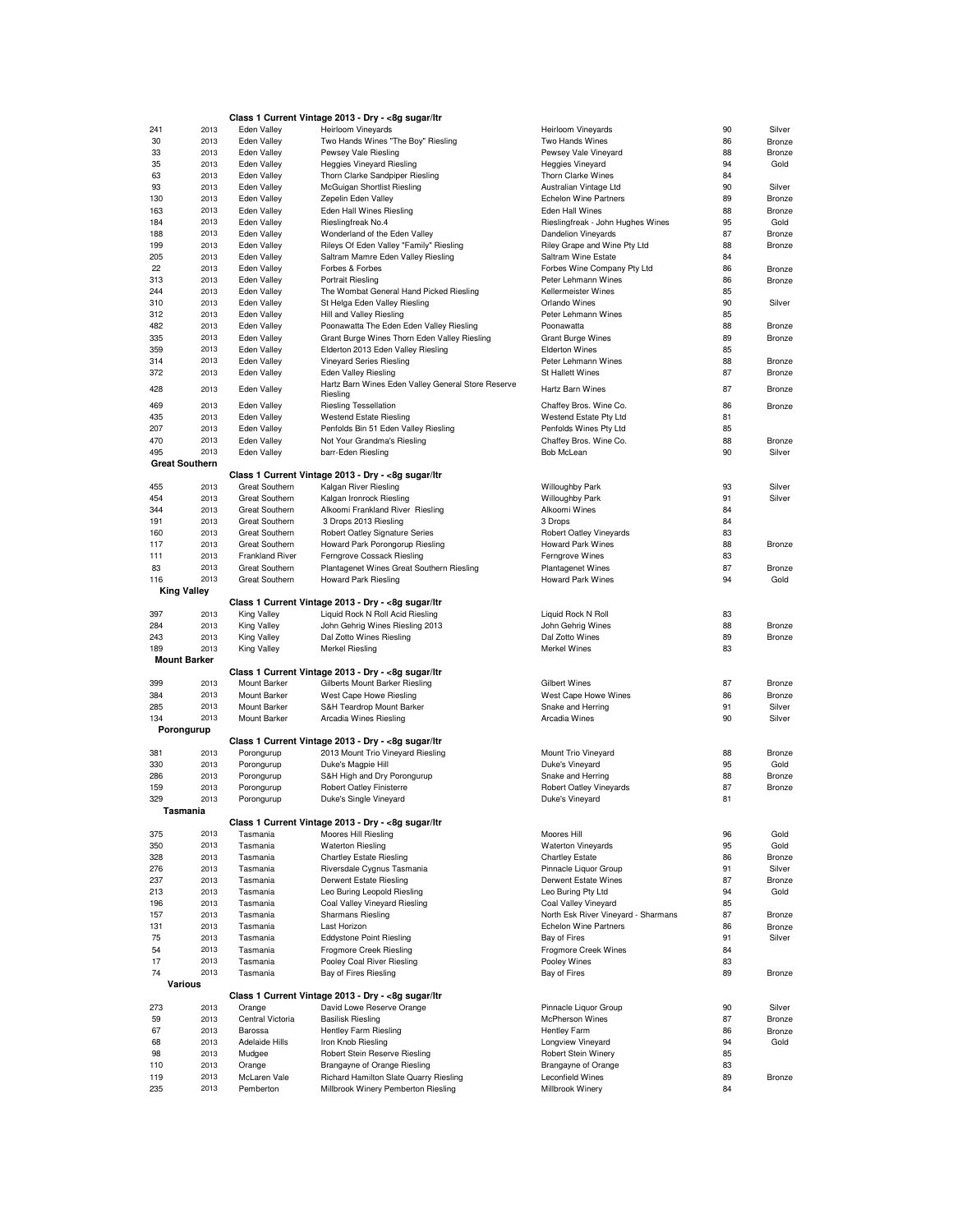| 8   | 2013                |                        |                                                                            |                                   | 89 | Bronze          |
|-----|---------------------|------------------------|----------------------------------------------------------------------------|-----------------------------------|----|-----------------|
|     |                     | Grampians              | Montara Grampians Riesling                                                 | Montara Winery                    |    |                 |
| 268 | 2013                | Goulburn Valley        | Fratelli Riesling                                                          | Fratelli Wine Company             | 86 | Bronze          |
| 477 | 2013                | Bendigo                | 2013 Sheer Drop Wines Riesling                                             | Sheer Drop Wines                  | 87 | Bronze          |
| 304 | 2013                | Barossa                | Jacob's Creek Steingarten Riesling                                         | Jacob's Creek Wines               | 90 | Silver          |
| 358 | 2013                | Geelong                | Dinny Goonan Single Vineyard Riesling                                      | Dinny Goonan Wines                | 81 |                 |
| 363 | 2013                | Orange                 | Reserve Organic                                                            | <b>Tamburlaine Wines</b>          | 86 | Bronze          |
|     |                     |                        |                                                                            | <b>Gatt Wines</b>                 | 86 |                 |
| 396 | 2013                | <b>Clare Valley</b>    | Gatt High Eden Riesling                                                    |                                   |    | Bronze          |
| 415 | 2013                | Geographe              | <b>Talisman Riesling</b>                                                   | <b>Talisman Wines</b>             | 88 | Bronze          |
| 464 | 2013                | Central Victoria       | Tahbilk Riesling 2013                                                      | <b>Tahbilk Pty Ltd</b>            | 86 | Bronze          |
| 468 | 2013                | Henty                  | <b>D'SAS</b>                                                               | Di Sciascio Family Wines          | 86 | Bronze          |
| 248 | 2013                | <b>Margaret River</b>  | Ashbrook Estate Riesling                                                   | Ashbrook Estate                   | 86 | Bronze          |
|     |                     |                        |                                                                            |                                   |    |                 |
| 301 | 2013                | Various                | Jacob's Creek Riesling                                                     | Jacob's Creek Wines               | 85 |                 |
| 275 | 2013                | Various                | Dorrien Estate Bin 4                                                       | Pinnacle Liquor Group             | 88 | Bronze          |
| 217 | 2013                | Various                | Halfmoon Wines Riesling                                                    | Halfmoon Wines                    | 82 |                 |
| 490 | 2013                | Tumbarumba             | Johansen Tumbarumba Riesling                                               | RR & HJ Johansen                  | 83 |                 |
|     |                     |                        |                                                                            |                                   |    |                 |
|     | Various             |                        |                                                                            |                                   |    |                 |
|     |                     |                        |                                                                            |                                   |    |                 |
|     |                     |                        | Class 2 Current Vintage 2013 - Semi Dry - 8-20grm sugar/Itr                |                                   |    |                 |
| 388 | 2013                | Henty                  | Dr Nadeson Riesling                                                        | Lethbridge Wines                  | 83 |                 |
| 366 | 2013                | <b>Clare Valley</b>    | Bird in Hand Honeysuckle Riesling                                          | Bird in Hand                      | 90 | Silver          |
| 356 | 2013                | Canberra District      | Lark Hill Eliza Riesling                                                   | Lark Hill Biodynamic Wines        | 87 | Bronze          |
| 332 | 2013                |                        | Best's Great Western Riesling Foudre Ferment                               |                                   | 92 | Silver          |
|     |                     | Grampians              |                                                                            | Best's Wines Pty Ltd              |    |                 |
| 316 | 2013                | Barossa                | <b>Classic Range Riesling</b>                                              | Peter Lehmann Wines               | 88 | Bronze          |
| 300 | 2013                | Orange                 | Weemala Riesling                                                           | Logan Wines Pty Ltd               | 95 | <b>Top Gold</b> |
| 331 | 2013                | Grampians              | Best's Great Western Riesling                                              | Best's Wines Pty Ltd              | 86 | Bronze          |
| 220 | 2013                | Henty                  | <b>Stark Raven</b>                                                         | Di Sciascio Family Wines          | 83 |                 |
| 214 | 2013                |                        | Leo Buring Medium Sweet Riesling                                           |                                   | 86 | <b>Bronze</b>   |
|     |                     | Eden Valley            |                                                                            | Leo Buring Pty Ltd                |    |                 |
| 185 | 2013                | <b>Clare Valley</b>    | Rieslingfreak No.5                                                         | Rieslingfreak - John Hughes Wines | 82 |                 |
| 107 | 2013                | Orange                 | Cargo Road Riesling                                                        | Cargo Road Winery                 | 94 | Gold            |
| 99  | 2013                | Mudgee                 | Robert Stein Off Dry Riesling                                              | <b>Robert Stein Winery</b>        | 89 | Bronze          |
| 84  | 2013                | <b>Great Southern</b>  | <b>Plantagenet Wines Riesling</b>                                          | <b>Plantagenet Wines</b>          | 95 | <b>Top Gold</b> |
|     |                     |                        |                                                                            |                                   |    |                 |
| 25  | 2013                | Bendigo                | Harcourt Valley Vineyards Riesling                                         | <b>Harcourt Valley Vineyards</b>  | 83 |                 |
| 501 | 2013                | Canberra District      | 2013 Eden Road Off-Dry Riesling                                            | <b>Eden Road Wines</b>            | 86 | Bronze          |
|     |                     |                        |                                                                            |                                   |    |                 |
|     | Various             |                        |                                                                            |                                   |    |                 |
|     |                     |                        | Class 3 Current Vintage 2013 - Sweet includes Botrytis and Eiswein         |                                   |    |                 |
|     |                     |                        |                                                                            |                                   |    |                 |
| 479 | 2013                | <b>Clare Valley</b>    | Mocandunda Vineyard Kindest Cut                                            | Mocandunda Wines P/L              | 84 |                 |
| 463 | 2013                | Yarra Valley           | Yarrawood Tall Tales 2013 Autumn Harvest Riesling                          | Yarrawood Estate                  | 86 | Bronze          |
| 333 | 2013                | Grampians              | Best's Great Western Riesling House Block                                  | Best's Wines Pty Ltd              | 87 | Bronze          |
| 245 | 2013                | Eden Valley            | Kellermeister Eiswein                                                      | Kellermeister Wines               | 85 |                 |
| 198 | 2013                |                        |                                                                            |                                   | 85 |                 |
|     |                     | Tasmania               | Coal Valley Vineyard Riesling                                              | Coal Valley Vineyard              |    |                 |
| 186 | 2013                | <b>Clare Valley</b>    | Rieslingfreak No.8                                                         | Rieslingfreak - John Hughes Wines | 91 | Silver          |
| 128 | 2013                | Tumbarumba             | <b>Barwang Granite Track</b>                                               | <b>Barwang Estate</b>             | 90 | Silver          |
| 121 | 2013                | <b>Adelaide Hills</b>  | Mr Riggs Ein Riese                                                         | Mr Riggs Wine Company             | 87 | Bronze          |
| 112 | 2013                | <b>Frankland River</b> | Ferngrove Frankland River Limited Release Off Dry Riesling Ferngrove Wines |                                   | 83 |                 |
|     |                     |                        |                                                                            |                                   |    |                 |
| 69  | 2013                | <b>Adelaide Hills</b>  | Epitome Late Harvest Riesling                                              | Longview Vineyard                 | 91 | Silver          |
| 19  | 2013                | Tasmania               | Holm Oak Riesling TGR                                                      | Holm Oak Vineyards                | 83 |                 |
|     |                     |                        |                                                                            |                                   |    |                 |
|     | <b>Clare Valley</b> |                        |                                                                            |                                   |    |                 |
|     |                     |                        | Class 4 Open Vintage 2011/12 - Dry - < 8grm sugar/Itr                      |                                   |    |                 |
| 278 | 2012                | <b>Clare Valley</b>    | Mockingbird Hill Clare Valley Reserve                                      | Pinnacle Liquor Group             | 95 | Gold            |
|     |                     |                        |                                                                            |                                   |    |                 |
| 12  | 2012                | <b>Clare Valley</b>    | Tim Adams Wines Riesling                                                   | Tim Adams Wines Pty Ltd           | 94 | Gold            |
| 44  | 2012                | <b>Clare Valley</b>    | Inigo Riesling                                                             | Sevenhill Cellars                 | 85 |                 |
| 64  | 2011                | <b>Clare Valley</b>    | Amadio Hand Picked Riesling                                                | Amadio Wines                      | 87 | Bronze          |
| 78  | 2012                | Clare Valley           | Bin 7 Riesling                                                             | Leasingham Wines                  | 93 | Silver          |
|     | 2012                | <b>Clare Valley</b>    | Pauletts Antonina Riesling                                                 |                                   |    |                 |
| 96  |                     |                        |                                                                            | <b>Paulett Wines</b>              | 86 | Bronze          |
| 104 | 2012                | <b>Clare Valley</b>    | The J.T. Riesling                                                          | Pikes Vintners Pty Ltd            | 87 | Bronze          |
| 190 | 2012                | <b>Clare Valley</b>    | Matchbox Wine Co. Riesling                                                 | Matchbox Wine Co.                 | 83 |                 |
| 195 | 2011                | <b>Clare Valley</b>    | <b>ArtWine Riesling</b>                                                    | ArtWine                           | 84 |                 |
| 3   | 2012                | <b>Clare Valley</b>    | <b>Taylors St Andrews Riesling</b>                                         | <b>Taylors Wines</b>              | 83 |                 |
|     |                     |                        |                                                                            |                                   |    |                 |
| 265 | 2012                | Clare Valley           | 2012 Watervale Riesling                                                    | O'Leary Walker Wines              | 85 |                 |
| 422 | 2012                | Clare Valley           | Churinga Vineyard Watervale Riesling by KT                                 | Wines by KT                       | 85 |                 |
| 279 | 2012                | <b>Clare Valley</b>    | Mockingbird Hill Clare Valley                                              | Pinnacle Liquor Group             | 96 | <b>Top Gold</b> |
| 287 | 2012                | <b>Clare Valley</b>    | County Clare Fion Ionachta Clare Valley Riesling                           | The Spurs Wine Company Pty Ltd    | 89 | Bronze          |
| 289 | 2012                | <b>Clare Valley</b>    | <b>Big Fine Girl Riesling</b>                                              | Jeanneret Wines                   | 94 | Gold            |
| 367 | 2012                | <b>Clare Valley</b>    | <b>Bird in Hand Riesling</b>                                               | Bird in Hand                      | 84 |                 |
|     |                     |                        |                                                                            |                                   |    |                 |
| 376 | 2012                | <b>Clare Valley</b>    | Kirrihill SVS Riesling                                                     | Kirrihill Wines                   | 86 | Bronze          |
| 379 | 2012                | <b>Clare Valley</b>    | <b>Eldredge Riesling</b>                                                   | <b>Eldredge Vineyards</b>         | 89 | Bronze          |
| 402 | 2011                | Clare Valley           | The Lodge Hill Dry Riesling                                                | Jim Barry Wines                   | 87 | Bronze          |
| 387 | 2012                | <b>Clare Valley</b>    | Cardinham Estate Riesling                                                  | Cardinham Estate                  | 85 |                 |
|     |                     |                        |                                                                            | Knappstein Wines                  |    | Silver          |
| 255 | 2012                | Clare Valley           | Knappstein Ackland Vineyard                                                |                                   | 90 |                 |
| 404 | 2012                | Clare Valley           | The Florita Riesling                                                       | Jim Barry Wines                   | 88 | Bronze          |
| 308 | 2012                | Clare Valley           | Richmond Grove Watervale Riesling                                          | <b>Richmond Grove Wines</b>       | 94 | Gold            |
|     | <b>Eden Valley</b>  |                        |                                                                            |                                   |    |                 |
|     |                     |                        | Class 4 Open Vintage 2011/12 - Dry - <8qrm sugar/ltr                       |                                   |    |                 |
|     |                     |                        |                                                                            |                                   |    | Bronze          |
| 91  | 2011                | Eden Valley            | McGuigan Shortlist Riesling                                                | Australian Vintage Ltd            | 87 |                 |
| 132 | 2012                | Eden Valley            | Zepelin Eden Valley                                                        | <b>Echelon Wine Partners</b>      | 89 | Bronze          |
| 204 | 2012                | Eden Valley            | Wolf Blass Gold Label Riesling                                             | Wolf Blass Wines Pty Ltd          | 86 | Bronze          |
| 92  | 2012                | Eden Valley            | McGuigan Shortlist Riesling                                                | Australian Vintage Ltd            | 90 | Silver          |
| 23  | 2012                | Eden Valley            | Forbes & Forbes                                                            | Forbes Wine Company Pty Ltd       | 86 |                 |
|     |                     |                        |                                                                            |                                   |    | Bronze          |
| 209 | 2012                | Eden Valley            | Penfolds Bin 51 Eden Valley Riesling                                       | Penfolds Wines Pty Ltd            | 85 |                 |
| 461 | 2011                | Eden Valley            | Hartz Barn Wines Eden Valley General Store Reserve                         | Hartz Barn Wines                  | 88 | Bronze          |
|     |                     |                        | Riesling                                                                   |                                   |    |                 |
| 280 | 2012                | <b>Clare Valley</b>    | New Eden Eden Valley                                                       | Pinnacle Liquor Group             | 92 | Silver          |
|     | 2012                | Eden Valley            | Bethany Eden Valley Riesling                                               | <b>Bethany Wines</b>              | 86 | Bronze          |
| 295 |                     |                        |                                                                            |                                   |    |                 |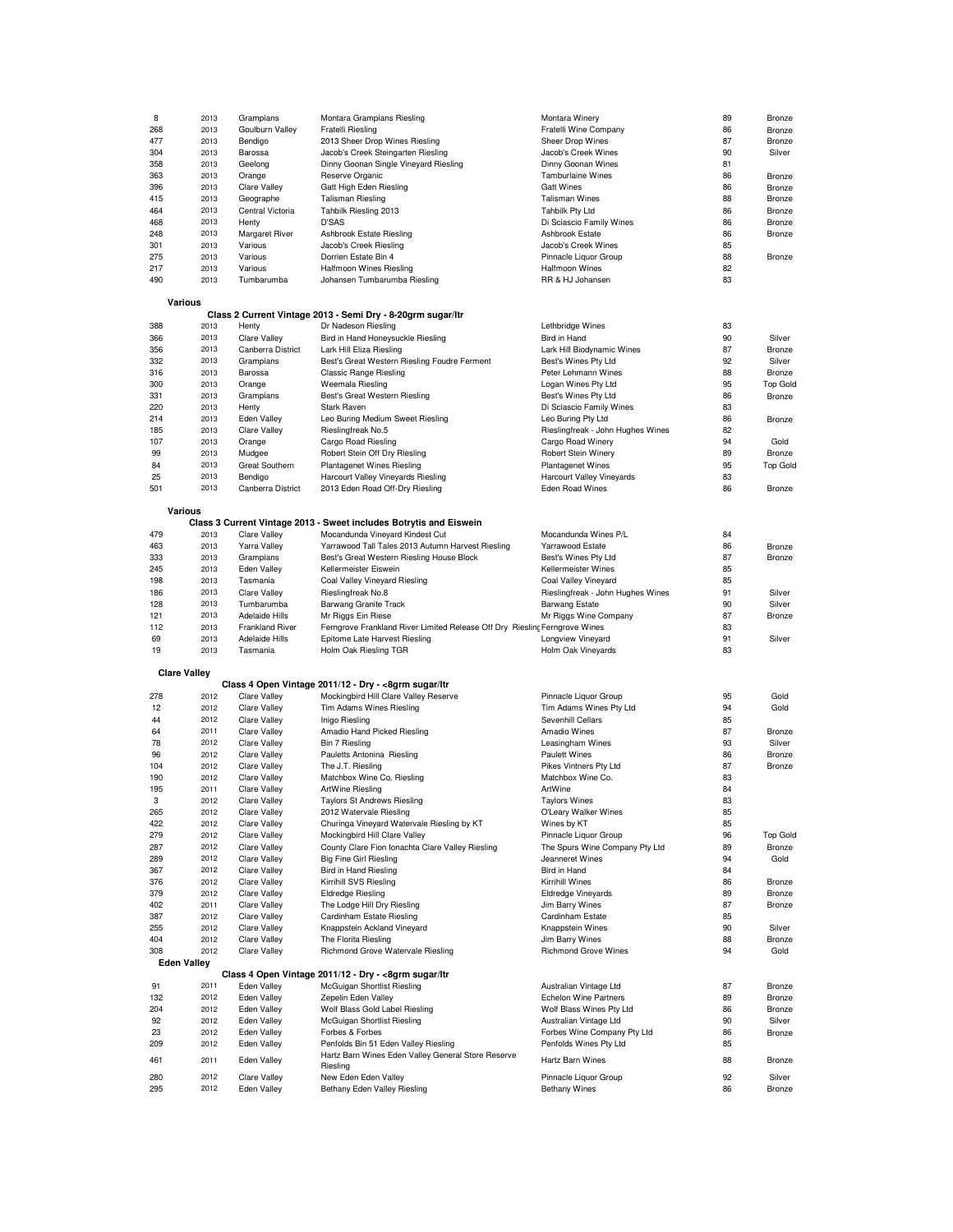| 311        | 2012                  | Eden Valley                      | St Helga Eden Valley Riesling                               | Orlando Wines                                           | 86       | Bronze           |
|------------|-----------------------|----------------------------------|-------------------------------------------------------------|---------------------------------------------------------|----------|------------------|
| 336        | 2012                  | Eden Valley                      | Grant Burge Wines Thorn Eden Valley Riesling                | <b>Grant Burge Wines</b>                                | 86       | Bronze           |
| 373        | 2012                  | Eden Valley                      | <b>Eden Valley Riesling</b>                                 | St Hallett Wines                                        | 86       | Bronze           |
| 436        | 2012                  | <b>Eden Valley</b>               | <b>Westend Estate Riesling</b>                              | Westend Estate Pty Ltd                                  | 81       |                  |
| 206        | 2012                  | Eden Valley                      | Saltram Mamre Eden Valley Riesling                          | Saltram Wine Estate                                     | 84       |                  |
| 215        | 2012                  | Eden Valley                      | Leo Buring Eden Valley Riesling                             | Leo Buring Pty Ltd                                      | 89       | Bronze           |
| 66         | 2012                  | Eden Valley                      | Mayhem & Co. "Hipster"                                      | Mayhem & Co.                                            | 82       |                  |
|            | <b>Great Southern</b> |                                  |                                                             |                                                         |          |                  |
|            |                       |                                  | Class 4 Open Vintage 2011/12 - Dry - <8grm sugar/ltr        |                                                         |          |                  |
| 115        | 2012                  | <b>Great Southern</b>            | Howard Park Porongorup Riesling                             | <b>Howard Park Wines</b>                                | 86       | Bronze           |
| 457        | 2012                  | <b>Great Southern</b>            |                                                             |                                                         | 87       | Bronze           |
|            | 2012                  |                                  | Kalgan River Riesling                                       | <b>Willoughby Park</b>                                  |          |                  |
| 162        |                       | <b>Great Southern</b>            | Robert Oatley Signature Series                              | Robert Oatley Vineyards                                 | 89       | Bronze           |
| 345        | 2012                  | Great Southern                   | Alkoomi Frankland River Riesling                            | Alkoomi Wines                                           | 85       |                  |
| 456        | 2012                  | Great Southern                   | Kalgan Ironrock Riesling                                    | <b>Willoughby Park</b>                                  | 85       |                  |
| 114        | 2012                  | <b>Great Southern</b>            | Howard Park Riesling                                        | Howard Park Wines                                       | 87       | Bronze           |
| 192        | 2012                  | <b>Great Southern</b>            | 3 Drops 2012 Riesling                                       | 3 Drops                                                 | 86       | Bronze           |
|            | <b>Mount Barker</b>   |                                  |                                                             |                                                         |          |                  |
|            |                       |                                  | Class 4 Open Vintage 2011/12 - Dry - <8grm sugar/Itr        |                                                         |          |                  |
| 474        | 2011                  | Mount Barker                     | Arcadia Riesling                                            | Arcadia Wines                                           | 85       |                  |
| 400        | 2012                  | Mount Barker                     | Gilbert's Mount Barker Riesling                             | <b>Gilbert Wines</b>                                    | 84       |                  |
| 32         | 2012                  | Mount Barker                     | Kerrigan and Berry Riesling                                 | Kerrigan and Berry                                      | 88       | Bronze           |
| 28         | 2012                  | Mount Barker                     | Reserve Dry Land Galafrey                                   | <b>Galafrey Wines</b>                                   | 90       | Silver           |
| 473        | 2012                  | Mount Barker                     | Arcadia Riesling                                            | Arcadia Wines                                           | 84       |                  |
|            | Tasmania              |                                  |                                                             |                                                         |          |                  |
|            |                       |                                  | Class 4 Open Vintage 2011/12 - Dry - <8grm sugar/Itr        |                                                         |          |                  |
| 239        | 2012                  | Tasmania                         | Derwent Estate "Block 3" Riesling                           | Derwent Estate Wines                                    | 90       | Silver           |
| 374        | 2012                  | Tasmania                         | Moores Hill Riesling                                        | Moores Hill                                             | 84       |                  |
| 351        | 2012                  | Tasmania                         | <b>Waterton Riesling</b>                                    | <b>Waterton Vineyards</b>                               | 86       | Bronze           |
| 327        | 2012                  | Tasmania                         | <b>Chartley Estate Riesling</b>                             | <b>Chartley Estate</b>                                  | 87       | Bronze           |
| 297        | 2012                  | Tasmania                         |                                                             | Brown Brothers Milawa Vineyard                          | 91       | Silver           |
|            | 2012                  | Tasmania                         | <b>Tamar Ridge Riesling</b>                                 |                                                         | 83       |                  |
| 238        |                       | Tasmania                         | Derwent Estate Riesling                                     | Derwent Estate Wines                                    |          |                  |
| 210        | 2012                  |                                  | <b>Heemskerk Riesling</b>                                   | Heemskerk Wines                                         | 84       |                  |
| 197        | 2011                  | Tasmania                         | Coal Valley Vineyard Riesling                               | Coal Valley Vineyard                                    | 84       |                  |
| 158        | 2012                  | Tasmania                         | Josef Chromy Riesling                                       | Josef Chromy Wines                                      | 86       | Bronze           |
| 133        | 2011                  | Tasmania                         | Last Horizon                                                | <b>Echelon Wine Partners</b>                            | 83       |                  |
| 73         | 2012                  | Tasmania                         | Bay of Fires Riesling                                       | Bay of Fires                                            | 87       | Bronze           |
| 20         | 2012                  | Tasmania                         | Holm Oak Riesling                                           | Holm Oak Vineyards                                      | 85       |                  |
| 18         | 2012                  | Tasmania                         | Richard Meyman Wines Waseca Riesling                        | <b>Richard Meyman Wines</b>                             | 94       | Gold             |
| 486        | 2012                  | Tasmania                         | Three Wishes Vineyard Riesling                              | Three Wishes Vineyard                                   | 88       | Bronze           |
| 489        | 2012                  | Tasmania                         | Goaty Hill Wines Riesling                                   | Goaty Hill Wines                                        | 90       | Silver           |
|            | Various               |                                  |                                                             |                                                         |          |                  |
|            |                       |                                  |                                                             |                                                         |          |                  |
|            |                       |                                  | Class 4 Open Vintage 2011/12 - Dry - <8grm sugar/Itr        |                                                         |          |                  |
| 302        | 2012                  | Various                          | Jacob's Creek Riesling                                      | Jacob's Creek Wines                                     | 91       | Silver           |
| 10         | 2012                  | <b>Strathbogie Ranges</b>        | Fowles Wine Stone Dwellers Riesling                         | Fowles Wine                                             | 81       |                  |
| 26         | 2012                  | Geelong                          |                                                             | Jack Rabbit Vineyard                                    | 82       |                  |
|            |                       |                                  | Jack Rabbit Vineyard Riesling                               |                                                         | 85       |                  |
| 38         | 2012                  | Henty                            | Society Director's Selection Henty Riesling                 | The Wine Society                                        |          |                  |
| 39         | 2012                  | <b>Strathbogie Ranges</b>        | Hanging Rock Winery Tarzali Riesling                        | Hanging Rock Winery                                     | 87       | Bronze           |
| 42         | 2012                  | Coonawarra                       | Kongorong Riesling                                          | Di Giorgio Family Wines                                 | 84       |                  |
| 100        | 2012                  | Mudgee                           | Robert Stein Riesling                                       | Robert Stein Winery                                     | 90       | Silver           |
| 218        | 2011                  | Various                          | Halfmoon Wines Riesling                                     | Halfmoon Wines                                          | 85       |                  |
| 221        | 2012                  | Henty                            | <b>D'SAS</b>                                                | Di Sciascio Family Wines                                | 82       |                  |
| 236        | 2011                  | Pemberton                        | Millbrook Winery Pemberton Riesling                         | Millbrook Winery                                        | 88       | Bronze           |
| 251        | 2011                  | Goulburn Valley                  | 2011 Delatite Wines Riesling                                | <b>Delatite Winery</b>                                  | 85       |                  |
| 9          | 2012                  | Grampians                        | Montara Grampians Riesling                                  | Montara Winery                                          | 81       |                  |
| 296        | 2012                  | King Valley                      | Brown Brothers Cellar Door Release Riesling                 | Brown Brothers Milawa Vineyard                          | 84       |                  |
| 465        | 2012                  | Central Victoria                 | Tahbilk Riesling 2012                                       | Tahbilk Pty Ltd                                         | 85       |                  |
| 305        | 2012                  | Barossa                          | Jacob's Creek Reserve Barossa Riesling                      | Jacob's Creek Wines                                     | 90       | Silver           |
| 317        | 2011                  | Orange                           | Horseshoe Vineyard Riesling                                 | Horseshoe Vineyard                                      | 90       | Silver           |
| 318        | 2011                  | Orange                           | Highland Heritage Estate Riesling                           | <b>Highland Heritage Estate</b>                         | 90       | Silver           |
| 306        | 2012                  | Barossa                          | Jacob's Creek Steingarten Riesling                          | Jacob's Creek Wines                                     | 88       | Bronze           |
| 338        | 2012                  | Goulburn Valley                  | Ros Ritchie Wines Riesling                                  | Ros Ritchie Wines                                       | 83       |                  |
| 362        | 2012                  | Orange                           | Reserve Organic                                             | <b>Tamburlaine Wines</b>                                | 85       |                  |
| 364        | 2012                  | Southern Highlands               | Artemis Southern Highland Riesling                          | Artemis Wines                                           | 87       | Bronze           |
| 395        | 2011                  | High Eden                        | Gatt High Eden Riesling                                     | <b>Gatt Wines</b>                                       | 84       |                  |
| 398        | 2012                  | Grampians                        | 2012 Northern Estates Riesling                              | <b>NMIT Northern Estates</b>                            | 80       |                  |
| 426        | 2012                  | Southern Highlands               | <b>Tertini Wines Riesling</b>                               | <b>Tertini Wines</b>                                    | 86       | Bronze           |
| 437        | 2011                  | Canberra District                | Yarrh Riesling                                              | Yarrh Wines                                             | 89       | Bronze           |
| 459        | 2012                  | Coonawarra                       | Patrick of Coonawarra Estate Riesling                       | Patrick of Coonawarra                                   | 87       | Bronze           |
| 269        | 2012                  | Goulburn Valley                  | Fratelli Riesling                                           | Fratelli Wine Company                                   | 84       |                  |
| 488        | 2012                  | Canberra District                | Barton Estate 2012 Riley's Riesling                         | <b>Barton Estate</b>                                    | 85       |                  |
|            |                       |                                  |                                                             |                                                         |          |                  |
|            | Various               |                                  |                                                             |                                                         |          |                  |
|            |                       |                                  | Class 5 Open Vintage 2011/12 - Semi Dry - 8-20grm sugar/Itr |                                                         |          |                  |
| 389        | 2012                  | Henty                            | Dr Nadeson Riesling                                         | Lethbridge Wines                                        | 89       | Bronze           |
|            | 2011                  |                                  |                                                             | Bird in Hand                                            |          |                  |
| 369        |                       | Clare Valley                     | Bird in Hand Honeysuckle Riesling                           |                                                         | 90       | Silver           |
| 360        | 2012                  | McLaren Vale                     | d'Arenberg The Dry Dam Riesling                             | d'Arenberg                                              | 83       |                  |
| 352        | 2011                  | Tasmania                         | Waterton Half Dry Riesling                                  | <b>Waterton Vineyards</b>                               | 88       | Bronze           |
| 368        | 2012                  | Clare Valley                     | Bird in Hand Honeysuckle Riesling                           | Bird in Hand                                            | 89       | Bronze           |
| 339        | 2012                  | Goulburn Valley                  | Friday's Child Riesling                                     | Ros Ritchie Wines                                       | 88       | Bronze           |
| 334        | 2012                  | Grampians                        | Best's Great Western Riesling                               | Best's Wines Pty Ltd                                    | 83       |                  |
| 240<br>264 | 2012<br>2011          | Grampians<br><b>Clare Valley</b> | Seppelt Great Western Riesling<br>2011 22 Petals Riesling   | <b>B</b> Seppelt & Sons Limited<br>O'Leary Walker Wines | 91<br>89 | Silver<br>Bronze |

**Tasmania Class 6 Open Vintage 2011/12 - Sweet includes Botrytis and Eiswein**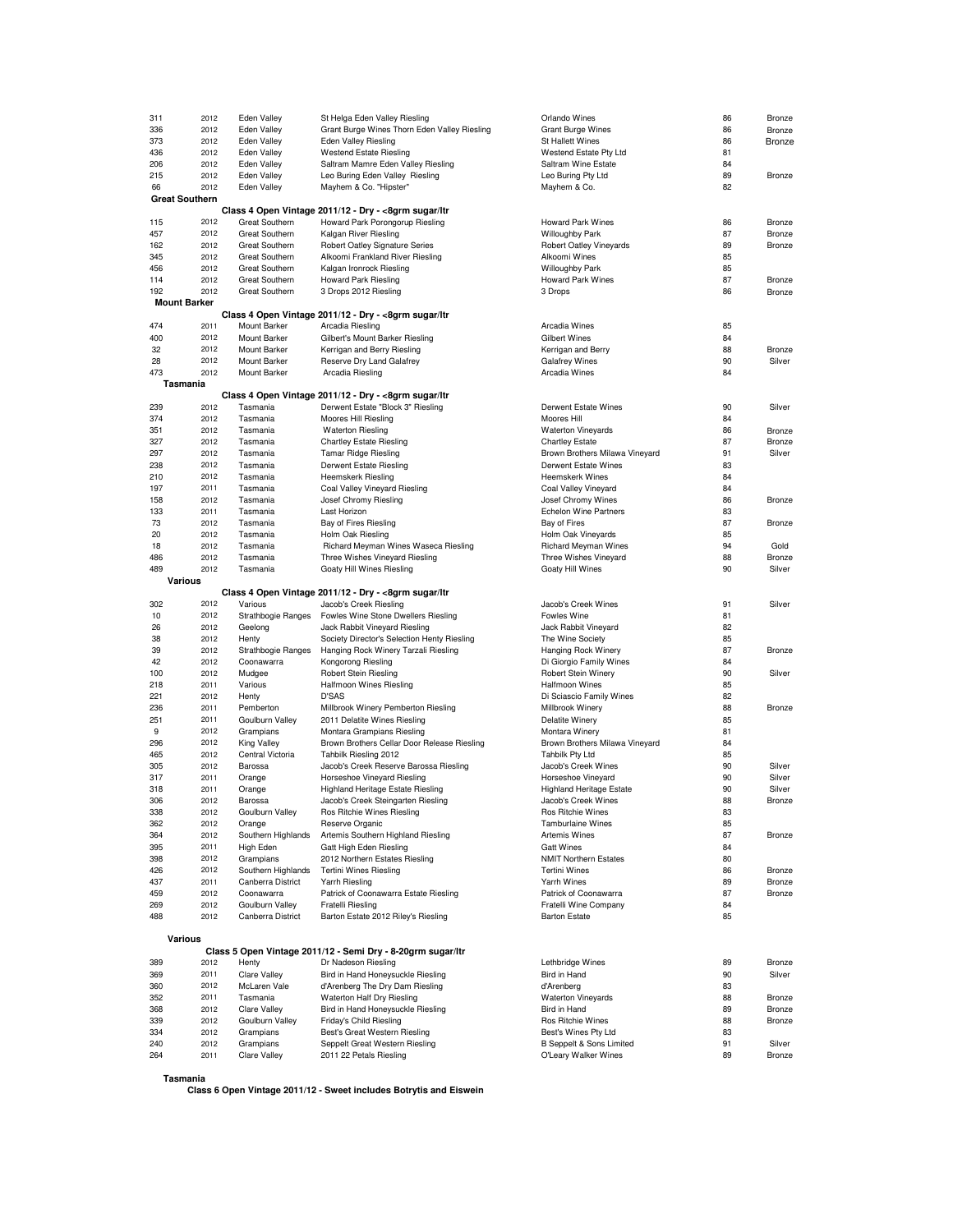| 57  | 2012                  | Tasmania                  | Frogmore Creek Iced Riesling                                        | Frogmore Creek Wines            | 94 | Gold            |
|-----|-----------------------|---------------------------|---------------------------------------------------------------------|---------------------------------|----|-----------------|
| 298 | 2012                  | Tasmania                  | Tamar Ridge Botrytis Riesling                                       | Brown Brothers Milawa Vineyard  | 87 | Bronze          |
|     |                       |                           |                                                                     |                                 |    |                 |
| 56  | 2011                  | Tasmania                  | Frogmore Creek Botrytis Riesling                                    | <b>Frogmore Creek Wines</b>     | 96 | Trophy          |
| 193 | 2012                  | Tasmania                  | Pooley Late Harvest Riesling                                        | Pooley Wines                    | 87 | Bronze          |
| 52  | 2011                  | Tasmania                  | Frogmore Creek FGR Riesling                                         | Frogmore Creek Wines            | 85 |                 |
| 55  | 2012                  | Tasmania                  | Frogmore Creek FGR Riesling                                         | <b>Frogmore Creek Wines</b>     | 87 | Bronze          |
|     | Various               |                           |                                                                     |                                 |    |                 |
| 427 | 2012                  | Southern Highlands        | Tertini Wines Semi Dry                                              | <b>Tertini Wines</b>            | 85 |                 |
|     |                       |                           |                                                                     |                                 |    |                 |
| 390 | 2011                  | Henty                     | <b>Botrytis Riesling</b>                                            | Lethbridge Wines                | 83 |                 |
| 357 | 2012                  | Canberra District         | Lark Hill Auslese Riesling                                          | Lark Hill Biodynamic Wines      | 84 |                 |
| 319 | 2011                  | Orange                    | Highland Heritage Estate Nikki D Riesling                           | <b>Highland Heritage Estate</b> | 85 |                 |
| 246 | 2012                  | Eden Valley               | The Runaway Ring Late Harvest Riesling                              | Kellermeister Wines             | 83 |                 |
| 129 | 2012                  | Tumbarumba                | Barwang Granite Track                                               | <b>Barwang Estate</b>           | 87 | Bronze          |
| 40  | 2011                  | <b>Strathbogie Ranges</b> | Hanging Rock Winery "S" Dessert Riesling                            | Hanging Rock Winery             | 82 |                 |
| 14  | 2011                  | <b>Clare Valley</b>       | Tim Adams Wines Botrytis Riesling                                   | Tim Adams Wines Pty Ltd         | 94 | Gold            |
|     | <b>Clare Valley</b>   |                           |                                                                     |                                 |    |                 |
|     |                       |                           | Class 7 Museum Class Vintage 2010 and Prior - Dry - <8grm sugar/ltr |                                 |    |                 |
| 97  | 2008                  | Clare Valley              | Pauletts Aged Release Riesling                                      | <b>Paulett Wines</b>            | 95 | <b>Top Gold</b> |
| 11  | 2008                  | Clare Valley              | Tim Adams Wines Riesling                                            | Tim Adams Wines Pty Ltd         | 90 | Silver          |
|     |                       |                           |                                                                     |                                 |    |                 |
| 45  | 2009                  | Clare Valley              | St Aloysius Riesling                                                | Sevenhill Cellars               | 88 | Bronze          |
| 61  | 2006                  | Clare Valley              | Reillys Watervale Riesling                                          | <b>Reillys Wines</b>            | 94 | Gold            |
| 65  | 2006                  | Clare Valley              | Amadio Riesling                                                     | Amadio Wines                    | 86 | Bronze          |
| 72  | 2008                  | Clare Valley              | Vineyard Select Clare Valley Riesling                               | Angove Family Winemakers        | 91 | Silver          |
| 46  | 2010                  | Clare Valley              | Inigo Riesling                                                      | Sevenhill Cellars               | 87 | Bronze          |
|     |                       |                           |                                                                     | Leasingham Wines                | 94 | Gold            |
| 80  | 2005                  | Clare Valley              | <b>Classic Clare Riesling</b>                                       |                                 |    |                 |
| 4   | 2010                  | Clare Valley              | <b>Taylors St Andrews Riesling</b>                                  | <b>Taylors Wines</b>            | 88 | Bronze          |
| 82  | 2009                  | Clare Valley              | <b>Classic Clare Riesling</b>                                       | Leasingham Wines                | 82 |                 |
| 105 | 2009                  | Clare Valley              | The Merle Riesling                                                  | Pikes Vintners Pty Ltd          | 83 |                 |
| 480 | 2010                  | Clare Valley              | Mocandunda Single Vineyard                                          | Mocandunda Wines P/L            | 83 |                 |
| 266 |                       |                           |                                                                     |                                 | 85 |                 |
|     | 2008                  | Clare Valley              | 2008 Watervale Riesling                                             | O'Leary Walker Wines            |    |                 |
| 106 | 2009                  | Clare Valley              | <b>Traditionale Riesling</b>                                        | Pikes Vintners Pty Ltd          | 85 |                 |
| 290 | 2009                  | Clare Valley              | Doozie Riesling                                                     | Jeanneret Wines                 | 85 |                 |
| 380 | 2005                  | Clare Valley              | <b>Eldredge Riesling</b>                                            | Eldredge Vineyards              | 89 | Bronze          |
| 267 | 2008                  | Clare Valley              | 2008 Polish Hill River Riesling                                     | O'Leary Walker Wines            | 92 | Silver          |
| 434 | 2008                  |                           |                                                                     |                                 | 87 | Bronze          |
|     |                       | Clare Valley              | DJW Riesling Museum Release                                         | The Wilson Vineyard             |    |                 |
| 81  | 2008                  | <b>Clare Valley</b>       | <b>Classic Clare Riesling</b>                                       | Leasingham Wines                | 90 | Silver          |
| 403 | 2010                  | <b>Clare Valley</b>       | The Lodge Hill Dry Riesling                                         | Jim Barry Wines                 | 89 | Bronze          |
| 309 | 2008                  | Watervale                 | Richmond Grove Watervale Riesling                                   | <b>Richmond Grove Wines</b>     | 94 | Gold            |
|     | <b>Eden Valley</b>    |                           |                                                                     |                                 |    |                 |
|     |                       |                           | Class 7 Museum Class Vintage 2010 and Prior - Dry - <8grm sugar/Itr |                                 |    |                 |
|     | 2004                  | <b>Eden Valley</b>        |                                                                     |                                 | 87 | Bronze          |
| 85  |                       |                           | McGuigan Shortlist Riesling                                         | Australian Vintage Ltd          |    |                 |
| 126 | 2005                  | Eden Valley               | McWilliams                                                          | McWilliams Wines                | 87 | Bronze          |
| 34  | 2008                  | Eden Valley               | Pewsey Vale "The Contours" Riesling                                 | Pewsey Vale Vineyard            | 95 | <b>Top Gold</b> |
| 86  | 2005                  | Eden Valley               | McGuigan Shortlist Riesling                                         | Australian Vintage Ltd          | 85 |                 |
| 24  | 2007                  | Eden Valley               | Forbes & Forbes                                                     | Forbes Wine Company Pty Ltd     | 90 | Silver          |
| 90  | 2010                  | Eden Valley               | McGuigan Shortlist Riesling                                         | Australian Vintage Ltd          | 88 | Bronze          |
|     |                       |                           |                                                                     |                                 |    |                 |
| 87  | 2007                  | Eden Valley               | McGuigan Shortlist Riesling                                         | Australian Vintage Ltd          | 88 | Bronze          |
| 337 | 2010                  | Eden Valley               | Grant Burge Wines Reserve Eden Valley Riesling                      | <b>Grant Burge Wines</b>        | 90 | Silver          |
| 127 | 2009                  | Eden Valley               | McWilliams                                                          | <b>McWilliams Wines</b>         | 89 | Bronze          |
| 88  | 2008                  | Eden Valley               | McGuigan Shortlist Riesling                                         | Australian Vintage Ltd          | 91 | Silver          |
| 164 | 2009                  | Eden Valley               | Eden Hall Wines Riesling                                            | Eden Hall Wines                 | 85 |                 |
|     |                       |                           | Bethany Eden Valley Reserve Riesling                                |                                 | 83 |                 |
| 293 | 2009                  | Eden Valley               |                                                                     | <b>Bethany Wines</b>            |    |                 |
| 315 | 2008                  | Eden Valley               | Wigan Riesling                                                      | Peter Lehmann Wines             | 84 |                 |
| 165 | 2010                  | Eden Valley               | Eden Hall Wines Riesling                                            | Eden Hall Wines                 | 83 |                 |
| 294 | 2010                  | Eden Valley               | Bethany Eden Valley Reserve Riesling                                | <b>Bethany Wines</b>            | 82 |                 |
| 89  | 2009                  | Eden Valley               | McGuigan Shortlist Riesling                                         | Australian Vintage Ltd          | 83 |                 |
|     | <b>Great Southern</b> |                           |                                                                     |                                 |    |                 |
|     |                       |                           | Class 7 Museum Class Vintage 2010 and Prior - Dry - <8grm sugar/Itr |                                 |    |                 |
|     |                       |                           |                                                                     |                                 |    |                 |
| 407 | 2006                  | Great Southern            | 2006 Plantagenet Wines Riesling                                     | <b>Plantagenet Wines</b>        | 90 | Silver          |
| 346 | 2010                  | <b>Great Southern</b>     | Alkoomi Frankland River Riesling                                    | Alkoomi Wines                   | 87 | Bronze          |
| 113 | 2008                  | <b>Great Southern</b>     | Howard Park Museum Release Riesling                                 | <b>Howard Park Wines</b>        | 90 | Silver          |
| 29  | 2010                  | Mount Barker              | Dry Land Galafrey                                                   | Galafrey Wines                  | 88 | Bronze          |
| 406 | 2005                  | <b>Great Southern</b>     | 2005 Plantagenet Wines Riesling                                     | <b>Plantagenet Wines</b>        | 95 | <b>Top Gold</b> |
|     |                       |                           |                                                                     |                                 |    |                 |
|     | High Eden             |                           |                                                                     |                                 |    |                 |
|     |                       |                           | Class 7 Museum Class Vintage 2010 and Prior - Dry - <8grm sugar/ltr |                                 |    |                 |
| 394 | 2010                  | High Eden                 | Gatt High Eden Riesling                                             | <b>Gatt Wines</b>               | 85 |                 |
| 393 | 2010                  | High Eden                 | Eden Springs High Eden Riesling                                     | <b>Gatt Wines</b>               | 83 |                 |
| 392 | 2009                  | High Eden                 | Eden Springs High Eden Riesling                                     | <b>Gatt Wines</b>               | 85 |                 |
| 391 | 2008                  | High Eden                 | Eden Springs High Eden Riesling                                     | <b>Gatt Wines</b>               | 91 | Silver          |
|     |                       |                           |                                                                     |                                 |    |                 |
|     | Tasmania              |                           |                                                                     |                                 |    |                 |
|     |                       |                           | Class 7 Museum Class Vintage 2010 and Prior - Dry - <8grm sugar/ltr |                                 |    |                 |
| 58  | 2008                  | Tasmania                  | Frogmore Creek Riesling                                             | Frogmore Creek Wines            | 88 | Bronze          |
| 429 | 2010                  | Tasmania                  | Observatory Hill Vintner's Reserve Riesling                         | Observatory Hill Vineyard       | 85 |                 |
| 21  |                       | Tasmania                  | Holm Oak Riesling                                                   | Holm Oak Vineyards              | 86 |                 |
|     | 2009                  |                           |                                                                     |                                 |    | Bronze          |
| 53  | 2010                  | Tasmania                  | Frogmore Creek Evermore Riesling                                    | Frogmore Creek Wines            | 79 |                 |
|     | Various               |                           |                                                                     |                                 |    |                 |
|     |                       |                           | Class 7 Museum Class Vintage 2010 and Prior - Dry - <8grm sugar/ltr |                                 |    |                 |
| 447 | 2006                  | Southern Highlands        | Cherry Tree Hill 2006 Riesling                                      | Cherry Tree Hill Wines          | 85 |                 |
| 483 | 2006                  | Canberra District         | Shaw Vineyard Estate Premium Riesling                               | Shaw Vineyard Estate            | 90 | Silver          |
|     |                       |                           |                                                                     |                                 |    |                 |
| 466 | 2010                  | Central Victoria          | Tahbilk Riesling 2010                                               | Tahbilk Pty Ltd                 | 83 |                 |
| 460 | 2010                  | Wrattonbully              | Patrick of Coonawarra Aged Riesling                                 | Patrick of Coonawarra           | 84 |                 |
| 446 | 2010                  | Southern Highlands        | Cherry Tree Hill 2010 Riesling                                      | Cherry Tree Hill Wines          | 83 |                 |
| 442 | 2006                  | McLaren Vale              | <b>Woodstock Riesling</b>                                           | <b>Woodstock Estate</b>         | 85 |                 |
|     |                       |                           |                                                                     |                                 |    |                 |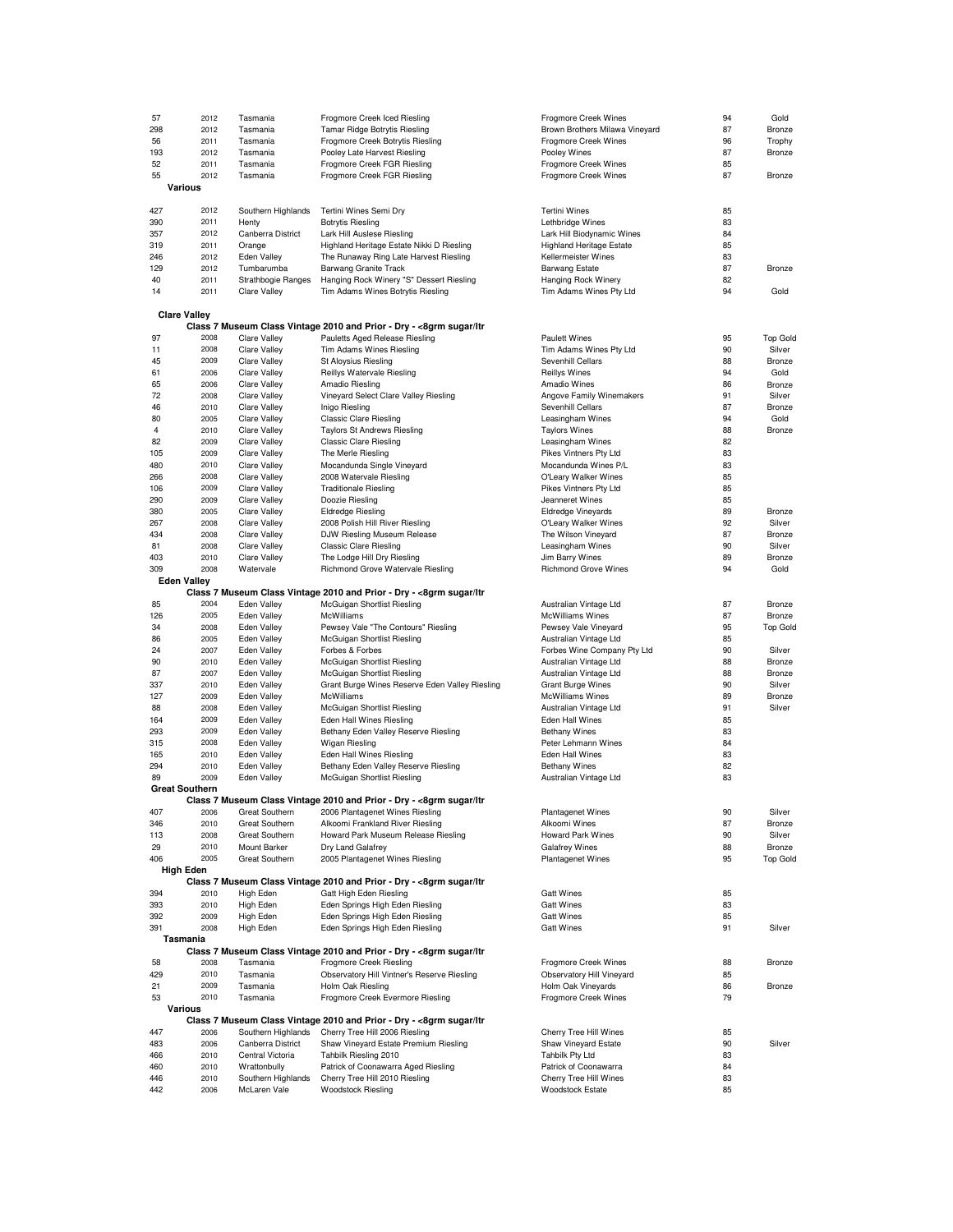| 416        | 2009                  | Geographe                    | <b>Talisman Riesling</b>                                                                                                           | <b>Talisman Wines</b>                                                             | 86       | Bronze                    |
|------------|-----------------------|------------------------------|------------------------------------------------------------------------------------------------------------------------------------|-----------------------------------------------------------------------------------|----------|---------------------------|
| 385        | 2008                  | Canberra District            | <b>Centenary Riesling</b>                                                                                                          | Canberra District Wine Industry Association                                       | 90       | Silver                    |
| 371        | 2009                  | Grampians                    | Mount Langi Ghiran "Cliff Edge" Riesling                                                                                           | Mount Langi Ghiran                                                                | 84       |                           |
| 307<br>223 | 2006<br>2009          | Barossa<br>Canberra District | Jacob's Creek Steingarten Riesling<br>Shaw Vineyard Estate Winemakers Selection Riesling                                           | Jacob's Creek Wines<br>Shaw Vineyard Estate                                       | 91<br>90 | Silver<br>Silver          |
| 370        | 2010                  | Grampians                    | Mount Langi Ghiran "Langi" Riesling                                                                                                | Mount Langi Ghiran                                                                | 84       |                           |
| 303        | 2002                  | Various                      | Jacob's Creek Riesling                                                                                                             | Jacob's Creek Wines                                                               | 94       | Gold                      |
|            | Various               |                              |                                                                                                                                    |                                                                                   |          |                           |
|            |                       |                              | Class 8 Museum Class Vintage 2010 and Prior - Semi Dry - 8-20grm sugar/Itr                                                         |                                                                                   |          |                           |
| 361        | 2008                  | McLaren Vale                 | d'Arenberg The Dry Dam Riesling                                                                                                    | d'Arenberg                                                                        | 96       | Trophy                    |
| 101<br>15  | 2009<br>2010          | Mudgee<br>Eden Valley        | Robert Stein Riesling<br>2010 Eden Valley Riesling                                                                                 | Robert Stein Winery<br>Springton Hills Wines                                      | 94<br>85 | Gold                      |
|            |                       |                              |                                                                                                                                    |                                                                                   |          |                           |
|            | Various               |                              |                                                                                                                                    |                                                                                   |          |                           |
|            |                       |                              | Class 9 Museum Class Vintage 2010 and Prior - Sweet includes Botrytis and Eiswei]                                                  |                                                                                   |          |                           |
| 405<br>299 | 2010<br>2008          | McLaren Vale<br>King Valley  | 2010 The Noble Wrinkled Riesling<br>Brown Brothers Patricia Noble Riesling                                                         | d'Arenberg<br>Brown Brothers Milawa Vineyard                                      | 93<br>95 | Silver<br><b>Top Gold</b> |
| 94         | 2010                  | <b>Adelaide Hills</b>        | Nepenthe Late Harvest Riesling                                                                                                     | Australian Vintage Ltd                                                            | 89       | Bronze                    |
|            | Canada                |                              |                                                                                                                                    |                                                                                   |          |                           |
|            |                       |                              |                                                                                                                                    |                                                                                   |          |                           |
| Various    |                       |                              | Class 11 Current Vintage 2012 - Semi Dry - 8-20grm sugar/lt]                                                                       |                                                                                   |          |                           |
| 355        | 2012                  | Okanagan Valley              | 2012 CedarCreek Estate Winery Platinum Riesling                                                                                    | CedarCreek Estate Winery                                                          | 84       |                           |
|            |                       |                              |                                                                                                                                    |                                                                                   |          |                           |
|            | <b>Czech Republic</b> |                              |                                                                                                                                    |                                                                                   |          |                           |
| Various    |                       |                              |                                                                                                                                    |                                                                                   |          |                           |
|            |                       |                              | Class 10 Current Vintage 2012 - Dry - < 8g sugar/Itr                                                                               |                                                                                   |          |                           |
| 440        | 2012                  | Morava                       | Robinia Riesling Late Harvest                                                                                                      | Znovin Znojmo, a.s                                                                | 84       |                           |
|            | Various               |                              |                                                                                                                                    |                                                                                   |          |                           |
| 439        | 2012                  | Morava                       | Class 12 Current Vintage 2012 - Sweet includes Botrytis and Eiswein<br>Znovin Riesling Ice Wine                                    |                                                                                   | 88       | Bronze                    |
|            |                       |                              |                                                                                                                                    | Znovin Znojmo, a.s                                                                |          |                           |
|            | <b>France</b>         |                              |                                                                                                                                    |                                                                                   |          |                           |
|            | Alsace                |                              |                                                                                                                                    |                                                                                   |          |                           |
|            |                       |                              | Class 10 Current Vintage 2012 - Dry - < 8g sugar/Itr                                                                               |                                                                                   |          |                           |
| 136        | 2012                  | Alsace                       | <b>Cuvee Jupiter Riesling</b>                                                                                                      | La Cave des Vignerons de Pfaffenheim                                              | 88       | Bronze                    |
| 141        | 2012                  | Alsace                       | Riesling Cuvee Rene Dopff                                                                                                          | Dopff & Irion                                                                     | 87       | Bronze                    |
| 443<br>135 | 2012<br>2012          | Alsace<br>Alsace             | Dopff au Moulin Riesling<br>Riesling                                                                                               | Woolworths Liquor Group - Pinnacle Liquor<br>La Cave des Vignerons de Pfaffenheim | 88<br>95 | Bronze<br><b>Top Gold</b> |
|            |                       |                              |                                                                                                                                    |                                                                                   |          |                           |
|            | Various               |                              |                                                                                                                                    |                                                                                   |          |                           |
| 438        | 2010                  | Alsace                       | Class 13 Open Vintage 2010/11 - Dry - <8grm sugar/ltr<br>Riesling grand cru Kaefferkopf                                            | Vins d'Alsace KUEHN S.A.                                                          | 84       |                           |
| 147        | 2010                  | Alsace                       | Le Clos du Chateau d'Isenbourg "Les Tommeries" Riesling                                                                            | Dopff & Irion                                                                     | 86       |                           |
| 138        | 2011                  | Alsace                       | Goldert Grand Cru Riesling                                                                                                         | La Cave des Vignerons de Pfaffenheim                                              | 87       | Bronze<br>Bronze          |
|            |                       |                              |                                                                                                                                    |                                                                                   |          |                           |
|            | Alsace                |                              |                                                                                                                                    |                                                                                   |          |                           |
|            |                       |                              | Class 14 Open Vintage 2010/11 - Semi Dry - 8-20grm sugar/Itr                                                                       |                                                                                   |          |                           |
| 148        | 2011                  | Alsace                       | Le Clos du Chateau d'Isenbourg "Les Tommeries" Riesling                                                                            | Dopff & Irion                                                                     | 88       | Bronze                    |
| 444        | 2010                  | Alsace                       | Dopff au Moulin Riesling Schoenenbourg                                                                                             | Woolworths Liquor Group - Pinnacle Liquor                                         | 90       | Silver                    |
| 143        | 2011                  | Alsace                       | SCHONENBOURG Grand Cru Riesling                                                                                                    | Dopff & Irion                                                                     | 80       |                           |
| 137        | 2011                  | Alsace                       | Steinert Grand Cru Riesling                                                                                                        | La Cave des Vignerons de Pfaffenheim                                              | 86       | Bronze<br>Silver          |
| 142        | 2010                  | Alsace                       | SCHONENBOURG Grand Cru Riesling<br>Domaines du Chateau de Riquewihr Dopff & Irion "Les                                             | Dopff & Irion                                                                     | 92       |                           |
| 140        | 2010                  | Alsace                       | Murailles" Riesling                                                                                                                | Dopff & Irion                                                                     | 90       | Silver                    |
|            | Various               |                              |                                                                                                                                    |                                                                                   |          |                           |
|            |                       |                              | Class 16 Museum Class Vintage 2009 and Prior - Dry - < 8grm sugar/ltr                                                              |                                                                                   |          |                           |
| 146        | 2009                  | Alsace                       | Le Clos du Chateau d'Isenbourg "Les Tommeries" Riesling Dopff & Irion                                                              |                                                                                   | 85       |                           |
|            |                       |                              |                                                                                                                                    |                                                                                   |          |                           |
|            | Various               |                              |                                                                                                                                    |                                                                                   |          |                           |
|            |                       |                              | Class 17 Museum Class Vintage 2009 and Prior - Semi Dry - 8-20grm sugar/Itr<br>Domaines du Chateau de Riquewihr Dopff & Irion "Les |                                                                                   |          |                           |
| 139        | 2009                  | Alsace                       | Murailles" Riesling                                                                                                                | Dopff & Irion                                                                     | 87       | Bronze                    |
|            | Various               |                              |                                                                                                                                    |                                                                                   |          |                           |
|            |                       |                              | Class 18 Museum Class Vintage 2009 and Prior - Sweet includes Botrytis and Eiswein                                                 |                                                                                   |          |                           |
| 145        | 2007                  | Alsace                       | SCHONENBOURG Grand Cru Riesling Vendanges                                                                                          | Dopff & Irion                                                                     | 86       |                           |
|            |                       |                              | Tardives                                                                                                                           |                                                                                   |          | Bronze                    |
| 144        | 2009                  | Alsace                       | SCHONENBOURG Grand Cru Riesling Vendages Tardives Dopff & Irion                                                                    |                                                                                   | 85       |                           |
|            | Germany               |                              |                                                                                                                                    |                                                                                   |          |                           |
|            |                       |                              |                                                                                                                                    |                                                                                   |          |                           |
|            | Rheingau              |                              | Class 10 Current Vintage 2012 - Dry - < 8g sugar/Itr                                                                               |                                                                                   |          |                           |
| 171        | 2012                  | Rheingau                     | Hattenheimer Schutzenhaus trocken                                                                                                  | Weingut Georg Müller Stiftung                                                     | 85       |                           |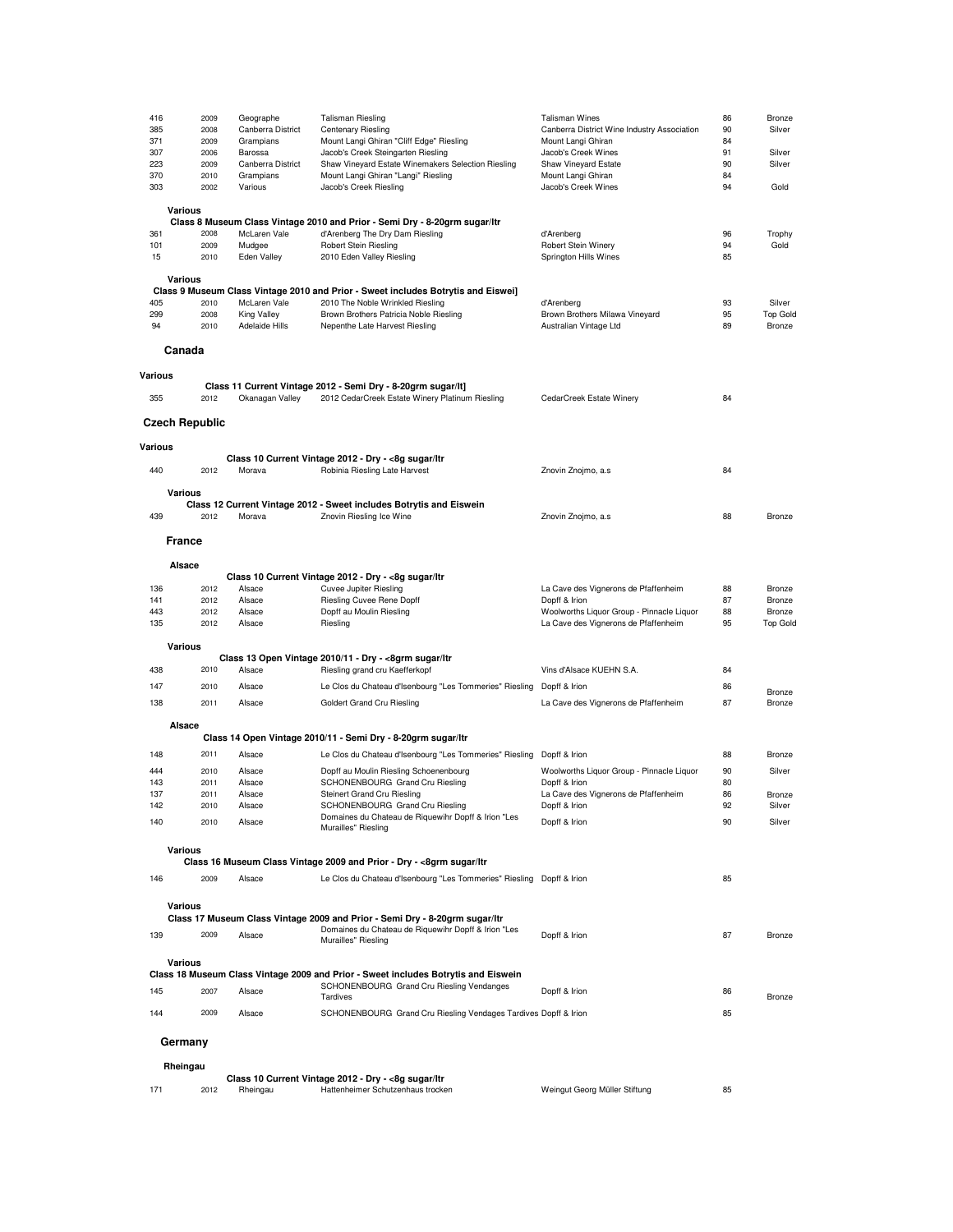| 414<br>2012<br>Rheingau<br>50 Degrees Riesling Trocken<br>Weinbaudomane Schloss Johannisberg<br>96<br><b>Top Gold</b><br>170<br>2012<br>Rheingau<br>Altes Rathaus trocken<br>Weingut Georg Müller Stiftung<br>90<br>Silver<br>2012<br>Rheingau<br>Edition PW Hallgarterner Riesling<br>Weingut Georg Müller Stiftung<br>86<br>169<br>Bronze<br>168<br>Rheingau<br>Wisselbrunnen GG<br>Weingut Georg Müller Stiftung<br>86<br>2012<br>Bronze<br>2012<br>167<br>Rheingau<br>Nussbrunnen GG<br>Weingut Georg Müller Stiftung<br>90<br>Silver<br>Various<br>Class 10 Current Vintage 2012 - Dry - <8g sugar/Itr<br>Gold<br>417<br>2012<br>Palatinate (Pfalz)<br>Rothenberg Riesling trocken<br>Weingut Bender Michael<br>95<br>340<br>2012<br>Wurttemberg<br>"Mann in Fass" Rielsing QbA dry<br>Weingartner Stromberg-Zabergau eG<br>88<br>Bronze<br>Palatinate (Pfalz)<br>325<br>2012<br>Anselmann Riesling Spatlese trocken<br>Weingut Werner Anselmann<br>88<br>Bronze<br>500<br>2012<br><b>Riesling Tausend Sterne</b><br>87<br>Baden<br>Weingut Alexander Laible<br>Bronze<br>Various<br>Class 11 Current Vintage 2012 - Semi Dry - 8-20grm sugar/Itr<br>410<br>2012<br>Rheingau<br>Schloss Johannisberger Riesling Rotlack; Kabinett; Off Dry<br>Weinbaudomane Schloss Johannisberg<br>94<br>Gold<br>97<br><b>Top Gold</b><br>343<br>2012<br>Wurttemberg<br>Bonnigheimer Sonneneberg Riesling Kabinett<br>Weingartner Stromberg-Zabergau eG<br>2012<br>2012 SCHALES Riesling CLASSIC<br>323<br>Rheinhessen<br>Weingut Schales GbR<br>89<br>Bronze<br>173<br>2012<br>88<br>Rheingau<br>Hattenheimer Schutzenhaus Kabinett feinherb<br>Weingut Georg Müller Stiftung<br>Bronze<br><b>Various</b><br>Class 12 Current Vintage 2012 - Sweet includes Botrytis and Eiswein<br>441<br>2012<br>Rheinhessen<br>2012 Schales Riesling Spatlese feinherb<br>Weingut Schales GbR<br>85<br>411<br>2012<br>Rheingau<br>Schloss Johannisberger Riesling Grunlack Spatlese<br>Weinbaudomane Schloss Johannisberg<br>86<br>Bronze<br>342<br>2012<br>Wurttemberg<br>Bonnigheimer Sonneneberg Riesling Spatlese<br>Weingartner Stromberg-Zabergau eG<br>87<br>Bronze<br>341<br>2012<br>Wurttemberg<br>Neipperger Steingrube Riesling Kabinett<br>Weingartner Stromberg-Zabergau eG<br>83<br>324<br>2012<br>Rheinhessen<br>2012 SCHALES Riesling Auslese<br>88<br>Weingut Schales GbR<br>Bronze<br>94<br>166<br>2012<br>Rheingau<br>Hattenheimer Hassel Eiswein<br>Weingut Georg Müller Stiftung<br><b>Various</b><br>Class 13 Open Vintage 2010/11 - Dry - < 8qrm sugar/ltr<br>418<br>2011<br>Palatinate (Pfalz)<br>Rothenberg Riesling trocken<br>83<br>Weingut Bender Michael<br>412<br>Schloss Johannisberger Riesling Silberlack First Growth<br>Weinbaudomane Schloss Johannisberg<br>90<br>Silver<br>2011<br>Rheingau<br>172<br>2011<br>Rheingau<br>Nussbrunnen ERSTES GEWACHS<br>Weingut Georg Müller Stiftung<br>88<br>Bronze<br>Various<br>Class 15 Open Vintage 2010/11 - Sweet includes Botrytis and Eiswein<br>Schloss Johannisberger Riesling GoldlackTrocken<br>413<br>2011<br>Rheingau<br>Weinbaudomane Schloss Johannisberg<br>94<br>Gold<br>Beerenauslese<br>174<br>2011<br>Rheingau<br>Schutzenhaus Trockenbeerenauslese<br>Weingut Georg Müller Stiftung<br>98<br>Trophy<br>Various<br>Class 18 Museum Class Vintage 2009 and Prior - Sweet includes Botrytis and Eiswein<br>2006<br>Rheingau<br>Rudesheimer Berg Schlossberg Riesling Auslese<br>Hessische Staatsweingueter GmbH Kloster E<br>92<br>Silver<br>1<br><b>New Zealand</b><br>Various<br>Class 1 Current Vintage 2013 - Dry - <8g sugar/Itr<br>448<br>Marlborough<br><b>Tohu Riesling</b><br>Kono Beverages<br>94<br><b>Top Gold</b><br>2013<br>Marlborough<br>Class 2 Current Vintage 2013 - Semi Dry - 8-20grm sugar/Itr<br>154<br>Marlborough<br>Land Made Series Riesling<br>Yealands Wine Group<br>90<br>Silver<br>2013<br>Marlborough<br>Whitehaven Wine Co Ltd<br><b>Top Gold</b><br>347<br>2013<br>Whitehaven Marlborough Riesling<br>96<br>249<br>2013<br>Marlborough<br>Two Rivers of Marlborough "Juliet" Riesling<br>Two Rivers of Marlborough<br>86<br>Bronze<br>152<br>2013<br>Yealands Wine Group<br>Silver<br>Marlborough<br>Peter Yealands Riesling<br>90<br>Marlborough<br>Class 4 Open Vintage 2011/12 - Dry - <8grm sugar/ltr<br>150<br>2012<br>Marlborough<br>Yealands Estate Riesling<br><b>Yealands Wine Group</b><br>79<br>449<br>2012<br>Marlborough<br><b>Tohu Riesling</b><br>Kono Beverages<br>85<br>242<br>2012<br>Marlborough<br>Spy Valley Marlborough Riesling<br>Spy Valley Wines<br>94<br>Gold<br>182<br>2012<br>Marlborough<br>Zephyr Riesling<br><b>Glover Family Vineyards</b><br>87<br>Bronze<br>149<br>2011<br>Marlborough<br><b>Yealands Estate Riesling</b><br>Yealands Wine Group<br>88<br>Bronze<br>70<br>2011<br>Marlborough<br>Lawson's Dry Hills Riesling<br>Lawson's Dry Hills<br>82<br>7<br>2012<br>Marlborough<br>Hunter's Marlborough Riesling<br>Hunter's Wines<br>97<br>Trophy<br>Various<br>Class 4 Open Vintage 2011/12 - Dry - <8grm sugar/ltr<br>Kahurangi Estate Mt Arthur Reserve Riesling<br>49<br>2012<br>Nelson<br>Kahurangi Estate<br>82<br>453<br>2011<br>Central Otago<br>Archangel Riesling<br>Archangel Wines Ltd<br>87<br>Bronze<br>Canterbury/Waipara V Waipara Hills Waipara Valley Riesling<br>37<br>2012<br>New Zealand Vineyard Estates Ltd<br>87<br>Bronze<br>Kahurangi Estate Dry Riesling<br>47<br>2011<br>Nelson<br>Kahurangi Estate<br>86<br>Bronze<br>Marlborough<br>Class 5 [Open Vintage 2011/12 - Semi Dry - 8-20grm sugar/ltr]<br>2011<br>Marlborough<br>The Crossings Riesling<br>Yealands Wine Group<br>156<br>86<br>Bronze<br>216<br>2012<br>Marlborough<br>Matua Single Vineyard Marlborough Home Block Riesling<br>88<br>Bronze<br>Matua<br>258<br>2012<br>Marlborough<br><b>Forrest Riesling</b><br><b>Forrest Wines</b><br>90<br>Silver<br>153<br>2012<br>Marlborough<br>Land Made Series Riesling<br>Yealands Wine Group<br>86<br>Bronze<br>348<br>2012<br>Marlborough<br>Whitehaven Marlborough Riesling<br>Whitehaven Wine Co Ltd<br>Bronze<br>88<br>71<br>2012<br>Marlborough<br>Lawson's Dry Hills Riesling<br>Lawson's Dry Hills<br>85<br>151<br>2012<br>Marlborough<br>Peter Yealands Riesling<br>Yealands Wine Group<br>86<br>Bronze<br>Various |  |  |  |                 |
|-----------------------------------------------------------------------------------------------------------------------------------------------------------------------------------------------------------------------------------------------------------------------------------------------------------------------------------------------------------------------------------------------------------------------------------------------------------------------------------------------------------------------------------------------------------------------------------------------------------------------------------------------------------------------------------------------------------------------------------------------------------------------------------------------------------------------------------------------------------------------------------------------------------------------------------------------------------------------------------------------------------------------------------------------------------------------------------------------------------------------------------------------------------------------------------------------------------------------------------------------------------------------------------------------------------------------------------------------------------------------------------------------------------------------------------------------------------------------------------------------------------------------------------------------------------------------------------------------------------------------------------------------------------------------------------------------------------------------------------------------------------------------------------------------------------------------------------------------------------------------------------------------------------------------------------------------------------------------------------------------------------------------------------------------------------------------------------------------------------------------------------------------------------------------------------------------------------------------------------------------------------------------------------------------------------------------------------------------------------------------------------------------------------------------------------------------------------------------------------------------------------------------------------------------------------------------------------------------------------------------------------------------------------------------------------------------------------------------------------------------------------------------------------------------------------------------------------------------------------------------------------------------------------------------------------------------------------------------------------------------------------------------------------------------------------------------------------------------------------------------------------------------------------------------------------------------------------------------------------------------------------------------------------------------------------------------------------------------------------------------------------------------------------------------------------------------------------------------------------------------------------------------------------------------------------------------------------------------------------------------------------------------------------------------------------------------------------------------------------------------------------------------------------------------------------------------------------------------------------------------------------------------------------------------------------------------------------------------------------------------------------------------------------------------------------------------------------------------------------------------------------------------------------------------------------------------------------------------------------------------------------------------------------------------------------------------------------------------------------------------------------------------------------------------------------------------------------------------------------------------------------------------------------------------------------------------------------------------------------------------------------------------------------------------------------------------------------------------------------------------------------------------------------------------------------------------------------------------------------------------------------------------------------------------------------------------------------------------------------------------------------------------------------------------------------------------------------------------------------------------------------------------------------------------------------------------------------------------------------------------------------------------------------------------------------------------------------------------------------------------------------------------------------------------------------------------------------------------------------------------------------------------------------------------------------------------------------------------------------------------------------------------------------------------------------------------------------------------------------------------------------------------------------------------------------------------------------------------------------------------------------------------------------------------------------------------------------------------------------------------------------------------------------------------------------------------------------------------------------------------------------------------------------------------------------------------------------------------------------------------------------------------------------------------------------------|--|--|--|-----------------|
|                                                                                                                                                                                                                                                                                                                                                                                                                                                                                                                                                                                                                                                                                                                                                                                                                                                                                                                                                                                                                                                                                                                                                                                                                                                                                                                                                                                                                                                                                                                                                                                                                                                                                                                                                                                                                                                                                                                                                                                                                                                                                                                                                                                                                                                                                                                                                                                                                                                                                                                                                                                                                                                                                                                                                                                                                                                                                                                                                                                                                                                                                                                                                                                                                                                                                                                                                                                                                                                                                                                                                                                                                                                                                                                                                                                                                                                                                                                                                                                                                                                                                                                                                                                                                                                                                                                                                                                                                                                                                                                                                                                                                                                                                                                                                                                                                                                                                                                                                                                                                                                                                                                                                                                                                                                                                                                                                                                                                                                                                                                                                                                                                                                                                                                                                                                                                                                                                                                                                                                                                                                                                                                                                                                                                                                                                                                 |  |  |  |                 |
|                                                                                                                                                                                                                                                                                                                                                                                                                                                                                                                                                                                                                                                                                                                                                                                                                                                                                                                                                                                                                                                                                                                                                                                                                                                                                                                                                                                                                                                                                                                                                                                                                                                                                                                                                                                                                                                                                                                                                                                                                                                                                                                                                                                                                                                                                                                                                                                                                                                                                                                                                                                                                                                                                                                                                                                                                                                                                                                                                                                                                                                                                                                                                                                                                                                                                                                                                                                                                                                                                                                                                                                                                                                                                                                                                                                                                                                                                                                                                                                                                                                                                                                                                                                                                                                                                                                                                                                                                                                                                                                                                                                                                                                                                                                                                                                                                                                                                                                                                                                                                                                                                                                                                                                                                                                                                                                                                                                                                                                                                                                                                                                                                                                                                                                                                                                                                                                                                                                                                                                                                                                                                                                                                                                                                                                                                                                 |  |  |  |                 |
|                                                                                                                                                                                                                                                                                                                                                                                                                                                                                                                                                                                                                                                                                                                                                                                                                                                                                                                                                                                                                                                                                                                                                                                                                                                                                                                                                                                                                                                                                                                                                                                                                                                                                                                                                                                                                                                                                                                                                                                                                                                                                                                                                                                                                                                                                                                                                                                                                                                                                                                                                                                                                                                                                                                                                                                                                                                                                                                                                                                                                                                                                                                                                                                                                                                                                                                                                                                                                                                                                                                                                                                                                                                                                                                                                                                                                                                                                                                                                                                                                                                                                                                                                                                                                                                                                                                                                                                                                                                                                                                                                                                                                                                                                                                                                                                                                                                                                                                                                                                                                                                                                                                                                                                                                                                                                                                                                                                                                                                                                                                                                                                                                                                                                                                                                                                                                                                                                                                                                                                                                                                                                                                                                                                                                                                                                                                 |  |  |  |                 |
|                                                                                                                                                                                                                                                                                                                                                                                                                                                                                                                                                                                                                                                                                                                                                                                                                                                                                                                                                                                                                                                                                                                                                                                                                                                                                                                                                                                                                                                                                                                                                                                                                                                                                                                                                                                                                                                                                                                                                                                                                                                                                                                                                                                                                                                                                                                                                                                                                                                                                                                                                                                                                                                                                                                                                                                                                                                                                                                                                                                                                                                                                                                                                                                                                                                                                                                                                                                                                                                                                                                                                                                                                                                                                                                                                                                                                                                                                                                                                                                                                                                                                                                                                                                                                                                                                                                                                                                                                                                                                                                                                                                                                                                                                                                                                                                                                                                                                                                                                                                                                                                                                                                                                                                                                                                                                                                                                                                                                                                                                                                                                                                                                                                                                                                                                                                                                                                                                                                                                                                                                                                                                                                                                                                                                                                                                                                 |  |  |  |                 |
|                                                                                                                                                                                                                                                                                                                                                                                                                                                                                                                                                                                                                                                                                                                                                                                                                                                                                                                                                                                                                                                                                                                                                                                                                                                                                                                                                                                                                                                                                                                                                                                                                                                                                                                                                                                                                                                                                                                                                                                                                                                                                                                                                                                                                                                                                                                                                                                                                                                                                                                                                                                                                                                                                                                                                                                                                                                                                                                                                                                                                                                                                                                                                                                                                                                                                                                                                                                                                                                                                                                                                                                                                                                                                                                                                                                                                                                                                                                                                                                                                                                                                                                                                                                                                                                                                                                                                                                                                                                                                                                                                                                                                                                                                                                                                                                                                                                                                                                                                                                                                                                                                                                                                                                                                                                                                                                                                                                                                                                                                                                                                                                                                                                                                                                                                                                                                                                                                                                                                                                                                                                                                                                                                                                                                                                                                                                 |  |  |  |                 |
|                                                                                                                                                                                                                                                                                                                                                                                                                                                                                                                                                                                                                                                                                                                                                                                                                                                                                                                                                                                                                                                                                                                                                                                                                                                                                                                                                                                                                                                                                                                                                                                                                                                                                                                                                                                                                                                                                                                                                                                                                                                                                                                                                                                                                                                                                                                                                                                                                                                                                                                                                                                                                                                                                                                                                                                                                                                                                                                                                                                                                                                                                                                                                                                                                                                                                                                                                                                                                                                                                                                                                                                                                                                                                                                                                                                                                                                                                                                                                                                                                                                                                                                                                                                                                                                                                                                                                                                                                                                                                                                                                                                                                                                                                                                                                                                                                                                                                                                                                                                                                                                                                                                                                                                                                                                                                                                                                                                                                                                                                                                                                                                                                                                                                                                                                                                                                                                                                                                                                                                                                                                                                                                                                                                                                                                                                                                 |  |  |  |                 |
|                                                                                                                                                                                                                                                                                                                                                                                                                                                                                                                                                                                                                                                                                                                                                                                                                                                                                                                                                                                                                                                                                                                                                                                                                                                                                                                                                                                                                                                                                                                                                                                                                                                                                                                                                                                                                                                                                                                                                                                                                                                                                                                                                                                                                                                                                                                                                                                                                                                                                                                                                                                                                                                                                                                                                                                                                                                                                                                                                                                                                                                                                                                                                                                                                                                                                                                                                                                                                                                                                                                                                                                                                                                                                                                                                                                                                                                                                                                                                                                                                                                                                                                                                                                                                                                                                                                                                                                                                                                                                                                                                                                                                                                                                                                                                                                                                                                                                                                                                                                                                                                                                                                                                                                                                                                                                                                                                                                                                                                                                                                                                                                                                                                                                                                                                                                                                                                                                                                                                                                                                                                                                                                                                                                                                                                                                                                 |  |  |  |                 |
|                                                                                                                                                                                                                                                                                                                                                                                                                                                                                                                                                                                                                                                                                                                                                                                                                                                                                                                                                                                                                                                                                                                                                                                                                                                                                                                                                                                                                                                                                                                                                                                                                                                                                                                                                                                                                                                                                                                                                                                                                                                                                                                                                                                                                                                                                                                                                                                                                                                                                                                                                                                                                                                                                                                                                                                                                                                                                                                                                                                                                                                                                                                                                                                                                                                                                                                                                                                                                                                                                                                                                                                                                                                                                                                                                                                                                                                                                                                                                                                                                                                                                                                                                                                                                                                                                                                                                                                                                                                                                                                                                                                                                                                                                                                                                                                                                                                                                                                                                                                                                                                                                                                                                                                                                                                                                                                                                                                                                                                                                                                                                                                                                                                                                                                                                                                                                                                                                                                                                                                                                                                                                                                                                                                                                                                                                                                 |  |  |  |                 |
|                                                                                                                                                                                                                                                                                                                                                                                                                                                                                                                                                                                                                                                                                                                                                                                                                                                                                                                                                                                                                                                                                                                                                                                                                                                                                                                                                                                                                                                                                                                                                                                                                                                                                                                                                                                                                                                                                                                                                                                                                                                                                                                                                                                                                                                                                                                                                                                                                                                                                                                                                                                                                                                                                                                                                                                                                                                                                                                                                                                                                                                                                                                                                                                                                                                                                                                                                                                                                                                                                                                                                                                                                                                                                                                                                                                                                                                                                                                                                                                                                                                                                                                                                                                                                                                                                                                                                                                                                                                                                                                                                                                                                                                                                                                                                                                                                                                                                                                                                                                                                                                                                                                                                                                                                                                                                                                                                                                                                                                                                                                                                                                                                                                                                                                                                                                                                                                                                                                                                                                                                                                                                                                                                                                                                                                                                                                 |  |  |  |                 |
|                                                                                                                                                                                                                                                                                                                                                                                                                                                                                                                                                                                                                                                                                                                                                                                                                                                                                                                                                                                                                                                                                                                                                                                                                                                                                                                                                                                                                                                                                                                                                                                                                                                                                                                                                                                                                                                                                                                                                                                                                                                                                                                                                                                                                                                                                                                                                                                                                                                                                                                                                                                                                                                                                                                                                                                                                                                                                                                                                                                                                                                                                                                                                                                                                                                                                                                                                                                                                                                                                                                                                                                                                                                                                                                                                                                                                                                                                                                                                                                                                                                                                                                                                                                                                                                                                                                                                                                                                                                                                                                                                                                                                                                                                                                                                                                                                                                                                                                                                                                                                                                                                                                                                                                                                                                                                                                                                                                                                                                                                                                                                                                                                                                                                                                                                                                                                                                                                                                                                                                                                                                                                                                                                                                                                                                                                                                 |  |  |  |                 |
|                                                                                                                                                                                                                                                                                                                                                                                                                                                                                                                                                                                                                                                                                                                                                                                                                                                                                                                                                                                                                                                                                                                                                                                                                                                                                                                                                                                                                                                                                                                                                                                                                                                                                                                                                                                                                                                                                                                                                                                                                                                                                                                                                                                                                                                                                                                                                                                                                                                                                                                                                                                                                                                                                                                                                                                                                                                                                                                                                                                                                                                                                                                                                                                                                                                                                                                                                                                                                                                                                                                                                                                                                                                                                                                                                                                                                                                                                                                                                                                                                                                                                                                                                                                                                                                                                                                                                                                                                                                                                                                                                                                                                                                                                                                                                                                                                                                                                                                                                                                                                                                                                                                                                                                                                                                                                                                                                                                                                                                                                                                                                                                                                                                                                                                                                                                                                                                                                                                                                                                                                                                                                                                                                                                                                                                                                                                 |  |  |  |                 |
|                                                                                                                                                                                                                                                                                                                                                                                                                                                                                                                                                                                                                                                                                                                                                                                                                                                                                                                                                                                                                                                                                                                                                                                                                                                                                                                                                                                                                                                                                                                                                                                                                                                                                                                                                                                                                                                                                                                                                                                                                                                                                                                                                                                                                                                                                                                                                                                                                                                                                                                                                                                                                                                                                                                                                                                                                                                                                                                                                                                                                                                                                                                                                                                                                                                                                                                                                                                                                                                                                                                                                                                                                                                                                                                                                                                                                                                                                                                                                                                                                                                                                                                                                                                                                                                                                                                                                                                                                                                                                                                                                                                                                                                                                                                                                                                                                                                                                                                                                                                                                                                                                                                                                                                                                                                                                                                                                                                                                                                                                                                                                                                                                                                                                                                                                                                                                                                                                                                                                                                                                                                                                                                                                                                                                                                                                                                 |  |  |  |                 |
|                                                                                                                                                                                                                                                                                                                                                                                                                                                                                                                                                                                                                                                                                                                                                                                                                                                                                                                                                                                                                                                                                                                                                                                                                                                                                                                                                                                                                                                                                                                                                                                                                                                                                                                                                                                                                                                                                                                                                                                                                                                                                                                                                                                                                                                                                                                                                                                                                                                                                                                                                                                                                                                                                                                                                                                                                                                                                                                                                                                                                                                                                                                                                                                                                                                                                                                                                                                                                                                                                                                                                                                                                                                                                                                                                                                                                                                                                                                                                                                                                                                                                                                                                                                                                                                                                                                                                                                                                                                                                                                                                                                                                                                                                                                                                                                                                                                                                                                                                                                                                                                                                                                                                                                                                                                                                                                                                                                                                                                                                                                                                                                                                                                                                                                                                                                                                                                                                                                                                                                                                                                                                                                                                                                                                                                                                                                 |  |  |  |                 |
|                                                                                                                                                                                                                                                                                                                                                                                                                                                                                                                                                                                                                                                                                                                                                                                                                                                                                                                                                                                                                                                                                                                                                                                                                                                                                                                                                                                                                                                                                                                                                                                                                                                                                                                                                                                                                                                                                                                                                                                                                                                                                                                                                                                                                                                                                                                                                                                                                                                                                                                                                                                                                                                                                                                                                                                                                                                                                                                                                                                                                                                                                                                                                                                                                                                                                                                                                                                                                                                                                                                                                                                                                                                                                                                                                                                                                                                                                                                                                                                                                                                                                                                                                                                                                                                                                                                                                                                                                                                                                                                                                                                                                                                                                                                                                                                                                                                                                                                                                                                                                                                                                                                                                                                                                                                                                                                                                                                                                                                                                                                                                                                                                                                                                                                                                                                                                                                                                                                                                                                                                                                                                                                                                                                                                                                                                                                 |  |  |  |                 |
|                                                                                                                                                                                                                                                                                                                                                                                                                                                                                                                                                                                                                                                                                                                                                                                                                                                                                                                                                                                                                                                                                                                                                                                                                                                                                                                                                                                                                                                                                                                                                                                                                                                                                                                                                                                                                                                                                                                                                                                                                                                                                                                                                                                                                                                                                                                                                                                                                                                                                                                                                                                                                                                                                                                                                                                                                                                                                                                                                                                                                                                                                                                                                                                                                                                                                                                                                                                                                                                                                                                                                                                                                                                                                                                                                                                                                                                                                                                                                                                                                                                                                                                                                                                                                                                                                                                                                                                                                                                                                                                                                                                                                                                                                                                                                                                                                                                                                                                                                                                                                                                                                                                                                                                                                                                                                                                                                                                                                                                                                                                                                                                                                                                                                                                                                                                                                                                                                                                                                                                                                                                                                                                                                                                                                                                                                                                 |  |  |  |                 |
|                                                                                                                                                                                                                                                                                                                                                                                                                                                                                                                                                                                                                                                                                                                                                                                                                                                                                                                                                                                                                                                                                                                                                                                                                                                                                                                                                                                                                                                                                                                                                                                                                                                                                                                                                                                                                                                                                                                                                                                                                                                                                                                                                                                                                                                                                                                                                                                                                                                                                                                                                                                                                                                                                                                                                                                                                                                                                                                                                                                                                                                                                                                                                                                                                                                                                                                                                                                                                                                                                                                                                                                                                                                                                                                                                                                                                                                                                                                                                                                                                                                                                                                                                                                                                                                                                                                                                                                                                                                                                                                                                                                                                                                                                                                                                                                                                                                                                                                                                                                                                                                                                                                                                                                                                                                                                                                                                                                                                                                                                                                                                                                                                                                                                                                                                                                                                                                                                                                                                                                                                                                                                                                                                                                                                                                                                                                 |  |  |  |                 |
|                                                                                                                                                                                                                                                                                                                                                                                                                                                                                                                                                                                                                                                                                                                                                                                                                                                                                                                                                                                                                                                                                                                                                                                                                                                                                                                                                                                                                                                                                                                                                                                                                                                                                                                                                                                                                                                                                                                                                                                                                                                                                                                                                                                                                                                                                                                                                                                                                                                                                                                                                                                                                                                                                                                                                                                                                                                                                                                                                                                                                                                                                                                                                                                                                                                                                                                                                                                                                                                                                                                                                                                                                                                                                                                                                                                                                                                                                                                                                                                                                                                                                                                                                                                                                                                                                                                                                                                                                                                                                                                                                                                                                                                                                                                                                                                                                                                                                                                                                                                                                                                                                                                                                                                                                                                                                                                                                                                                                                                                                                                                                                                                                                                                                                                                                                                                                                                                                                                                                                                                                                                                                                                                                                                                                                                                                                                 |  |  |  |                 |
|                                                                                                                                                                                                                                                                                                                                                                                                                                                                                                                                                                                                                                                                                                                                                                                                                                                                                                                                                                                                                                                                                                                                                                                                                                                                                                                                                                                                                                                                                                                                                                                                                                                                                                                                                                                                                                                                                                                                                                                                                                                                                                                                                                                                                                                                                                                                                                                                                                                                                                                                                                                                                                                                                                                                                                                                                                                                                                                                                                                                                                                                                                                                                                                                                                                                                                                                                                                                                                                                                                                                                                                                                                                                                                                                                                                                                                                                                                                                                                                                                                                                                                                                                                                                                                                                                                                                                                                                                                                                                                                                                                                                                                                                                                                                                                                                                                                                                                                                                                                                                                                                                                                                                                                                                                                                                                                                                                                                                                                                                                                                                                                                                                                                                                                                                                                                                                                                                                                                                                                                                                                                                                                                                                                                                                                                                                                 |  |  |  |                 |
|                                                                                                                                                                                                                                                                                                                                                                                                                                                                                                                                                                                                                                                                                                                                                                                                                                                                                                                                                                                                                                                                                                                                                                                                                                                                                                                                                                                                                                                                                                                                                                                                                                                                                                                                                                                                                                                                                                                                                                                                                                                                                                                                                                                                                                                                                                                                                                                                                                                                                                                                                                                                                                                                                                                                                                                                                                                                                                                                                                                                                                                                                                                                                                                                                                                                                                                                                                                                                                                                                                                                                                                                                                                                                                                                                                                                                                                                                                                                                                                                                                                                                                                                                                                                                                                                                                                                                                                                                                                                                                                                                                                                                                                                                                                                                                                                                                                                                                                                                                                                                                                                                                                                                                                                                                                                                                                                                                                                                                                                                                                                                                                                                                                                                                                                                                                                                                                                                                                                                                                                                                                                                                                                                                                                                                                                                                                 |  |  |  |                 |
|                                                                                                                                                                                                                                                                                                                                                                                                                                                                                                                                                                                                                                                                                                                                                                                                                                                                                                                                                                                                                                                                                                                                                                                                                                                                                                                                                                                                                                                                                                                                                                                                                                                                                                                                                                                                                                                                                                                                                                                                                                                                                                                                                                                                                                                                                                                                                                                                                                                                                                                                                                                                                                                                                                                                                                                                                                                                                                                                                                                                                                                                                                                                                                                                                                                                                                                                                                                                                                                                                                                                                                                                                                                                                                                                                                                                                                                                                                                                                                                                                                                                                                                                                                                                                                                                                                                                                                                                                                                                                                                                                                                                                                                                                                                                                                                                                                                                                                                                                                                                                                                                                                                                                                                                                                                                                                                                                                                                                                                                                                                                                                                                                                                                                                                                                                                                                                                                                                                                                                                                                                                                                                                                                                                                                                                                                                                 |  |  |  |                 |
|                                                                                                                                                                                                                                                                                                                                                                                                                                                                                                                                                                                                                                                                                                                                                                                                                                                                                                                                                                                                                                                                                                                                                                                                                                                                                                                                                                                                                                                                                                                                                                                                                                                                                                                                                                                                                                                                                                                                                                                                                                                                                                                                                                                                                                                                                                                                                                                                                                                                                                                                                                                                                                                                                                                                                                                                                                                                                                                                                                                                                                                                                                                                                                                                                                                                                                                                                                                                                                                                                                                                                                                                                                                                                                                                                                                                                                                                                                                                                                                                                                                                                                                                                                                                                                                                                                                                                                                                                                                                                                                                                                                                                                                                                                                                                                                                                                                                                                                                                                                                                                                                                                                                                                                                                                                                                                                                                                                                                                                                                                                                                                                                                                                                                                                                                                                                                                                                                                                                                                                                                                                                                                                                                                                                                                                                                                                 |  |  |  |                 |
|                                                                                                                                                                                                                                                                                                                                                                                                                                                                                                                                                                                                                                                                                                                                                                                                                                                                                                                                                                                                                                                                                                                                                                                                                                                                                                                                                                                                                                                                                                                                                                                                                                                                                                                                                                                                                                                                                                                                                                                                                                                                                                                                                                                                                                                                                                                                                                                                                                                                                                                                                                                                                                                                                                                                                                                                                                                                                                                                                                                                                                                                                                                                                                                                                                                                                                                                                                                                                                                                                                                                                                                                                                                                                                                                                                                                                                                                                                                                                                                                                                                                                                                                                                                                                                                                                                                                                                                                                                                                                                                                                                                                                                                                                                                                                                                                                                                                                                                                                                                                                                                                                                                                                                                                                                                                                                                                                                                                                                                                                                                                                                                                                                                                                                                                                                                                                                                                                                                                                                                                                                                                                                                                                                                                                                                                                                                 |  |  |  |                 |
|                                                                                                                                                                                                                                                                                                                                                                                                                                                                                                                                                                                                                                                                                                                                                                                                                                                                                                                                                                                                                                                                                                                                                                                                                                                                                                                                                                                                                                                                                                                                                                                                                                                                                                                                                                                                                                                                                                                                                                                                                                                                                                                                                                                                                                                                                                                                                                                                                                                                                                                                                                                                                                                                                                                                                                                                                                                                                                                                                                                                                                                                                                                                                                                                                                                                                                                                                                                                                                                                                                                                                                                                                                                                                                                                                                                                                                                                                                                                                                                                                                                                                                                                                                                                                                                                                                                                                                                                                                                                                                                                                                                                                                                                                                                                                                                                                                                                                                                                                                                                                                                                                                                                                                                                                                                                                                                                                                                                                                                                                                                                                                                                                                                                                                                                                                                                                                                                                                                                                                                                                                                                                                                                                                                                                                                                                                                 |  |  |  |                 |
|                                                                                                                                                                                                                                                                                                                                                                                                                                                                                                                                                                                                                                                                                                                                                                                                                                                                                                                                                                                                                                                                                                                                                                                                                                                                                                                                                                                                                                                                                                                                                                                                                                                                                                                                                                                                                                                                                                                                                                                                                                                                                                                                                                                                                                                                                                                                                                                                                                                                                                                                                                                                                                                                                                                                                                                                                                                                                                                                                                                                                                                                                                                                                                                                                                                                                                                                                                                                                                                                                                                                                                                                                                                                                                                                                                                                                                                                                                                                                                                                                                                                                                                                                                                                                                                                                                                                                                                                                                                                                                                                                                                                                                                                                                                                                                                                                                                                                                                                                                                                                                                                                                                                                                                                                                                                                                                                                                                                                                                                                                                                                                                                                                                                                                                                                                                                                                                                                                                                                                                                                                                                                                                                                                                                                                                                                                                 |  |  |  |                 |
|                                                                                                                                                                                                                                                                                                                                                                                                                                                                                                                                                                                                                                                                                                                                                                                                                                                                                                                                                                                                                                                                                                                                                                                                                                                                                                                                                                                                                                                                                                                                                                                                                                                                                                                                                                                                                                                                                                                                                                                                                                                                                                                                                                                                                                                                                                                                                                                                                                                                                                                                                                                                                                                                                                                                                                                                                                                                                                                                                                                                                                                                                                                                                                                                                                                                                                                                                                                                                                                                                                                                                                                                                                                                                                                                                                                                                                                                                                                                                                                                                                                                                                                                                                                                                                                                                                                                                                                                                                                                                                                                                                                                                                                                                                                                                                                                                                                                                                                                                                                                                                                                                                                                                                                                                                                                                                                                                                                                                                                                                                                                                                                                                                                                                                                                                                                                                                                                                                                                                                                                                                                                                                                                                                                                                                                                                                                 |  |  |  | <b>Top Gold</b> |
|                                                                                                                                                                                                                                                                                                                                                                                                                                                                                                                                                                                                                                                                                                                                                                                                                                                                                                                                                                                                                                                                                                                                                                                                                                                                                                                                                                                                                                                                                                                                                                                                                                                                                                                                                                                                                                                                                                                                                                                                                                                                                                                                                                                                                                                                                                                                                                                                                                                                                                                                                                                                                                                                                                                                                                                                                                                                                                                                                                                                                                                                                                                                                                                                                                                                                                                                                                                                                                                                                                                                                                                                                                                                                                                                                                                                                                                                                                                                                                                                                                                                                                                                                                                                                                                                                                                                                                                                                                                                                                                                                                                                                                                                                                                                                                                                                                                                                                                                                                                                                                                                                                                                                                                                                                                                                                                                                                                                                                                                                                                                                                                                                                                                                                                                                                                                                                                                                                                                                                                                                                                                                                                                                                                                                                                                                                                 |  |  |  |                 |
|                                                                                                                                                                                                                                                                                                                                                                                                                                                                                                                                                                                                                                                                                                                                                                                                                                                                                                                                                                                                                                                                                                                                                                                                                                                                                                                                                                                                                                                                                                                                                                                                                                                                                                                                                                                                                                                                                                                                                                                                                                                                                                                                                                                                                                                                                                                                                                                                                                                                                                                                                                                                                                                                                                                                                                                                                                                                                                                                                                                                                                                                                                                                                                                                                                                                                                                                                                                                                                                                                                                                                                                                                                                                                                                                                                                                                                                                                                                                                                                                                                                                                                                                                                                                                                                                                                                                                                                                                                                                                                                                                                                                                                                                                                                                                                                                                                                                                                                                                                                                                                                                                                                                                                                                                                                                                                                                                                                                                                                                                                                                                                                                                                                                                                                                                                                                                                                                                                                                                                                                                                                                                                                                                                                                                                                                                                                 |  |  |  |                 |
|                                                                                                                                                                                                                                                                                                                                                                                                                                                                                                                                                                                                                                                                                                                                                                                                                                                                                                                                                                                                                                                                                                                                                                                                                                                                                                                                                                                                                                                                                                                                                                                                                                                                                                                                                                                                                                                                                                                                                                                                                                                                                                                                                                                                                                                                                                                                                                                                                                                                                                                                                                                                                                                                                                                                                                                                                                                                                                                                                                                                                                                                                                                                                                                                                                                                                                                                                                                                                                                                                                                                                                                                                                                                                                                                                                                                                                                                                                                                                                                                                                                                                                                                                                                                                                                                                                                                                                                                                                                                                                                                                                                                                                                                                                                                                                                                                                                                                                                                                                                                                                                                                                                                                                                                                                                                                                                                                                                                                                                                                                                                                                                                                                                                                                                                                                                                                                                                                                                                                                                                                                                                                                                                                                                                                                                                                                                 |  |  |  |                 |
|                                                                                                                                                                                                                                                                                                                                                                                                                                                                                                                                                                                                                                                                                                                                                                                                                                                                                                                                                                                                                                                                                                                                                                                                                                                                                                                                                                                                                                                                                                                                                                                                                                                                                                                                                                                                                                                                                                                                                                                                                                                                                                                                                                                                                                                                                                                                                                                                                                                                                                                                                                                                                                                                                                                                                                                                                                                                                                                                                                                                                                                                                                                                                                                                                                                                                                                                                                                                                                                                                                                                                                                                                                                                                                                                                                                                                                                                                                                                                                                                                                                                                                                                                                                                                                                                                                                                                                                                                                                                                                                                                                                                                                                                                                                                                                                                                                                                                                                                                                                                                                                                                                                                                                                                                                                                                                                                                                                                                                                                                                                                                                                                                                                                                                                                                                                                                                                                                                                                                                                                                                                                                                                                                                                                                                                                                                                 |  |  |  |                 |
|                                                                                                                                                                                                                                                                                                                                                                                                                                                                                                                                                                                                                                                                                                                                                                                                                                                                                                                                                                                                                                                                                                                                                                                                                                                                                                                                                                                                                                                                                                                                                                                                                                                                                                                                                                                                                                                                                                                                                                                                                                                                                                                                                                                                                                                                                                                                                                                                                                                                                                                                                                                                                                                                                                                                                                                                                                                                                                                                                                                                                                                                                                                                                                                                                                                                                                                                                                                                                                                                                                                                                                                                                                                                                                                                                                                                                                                                                                                                                                                                                                                                                                                                                                                                                                                                                                                                                                                                                                                                                                                                                                                                                                                                                                                                                                                                                                                                                                                                                                                                                                                                                                                                                                                                                                                                                                                                                                                                                                                                                                                                                                                                                                                                                                                                                                                                                                                                                                                                                                                                                                                                                                                                                                                                                                                                                                                 |  |  |  |                 |
|                                                                                                                                                                                                                                                                                                                                                                                                                                                                                                                                                                                                                                                                                                                                                                                                                                                                                                                                                                                                                                                                                                                                                                                                                                                                                                                                                                                                                                                                                                                                                                                                                                                                                                                                                                                                                                                                                                                                                                                                                                                                                                                                                                                                                                                                                                                                                                                                                                                                                                                                                                                                                                                                                                                                                                                                                                                                                                                                                                                                                                                                                                                                                                                                                                                                                                                                                                                                                                                                                                                                                                                                                                                                                                                                                                                                                                                                                                                                                                                                                                                                                                                                                                                                                                                                                                                                                                                                                                                                                                                                                                                                                                                                                                                                                                                                                                                                                                                                                                                                                                                                                                                                                                                                                                                                                                                                                                                                                                                                                                                                                                                                                                                                                                                                                                                                                                                                                                                                                                                                                                                                                                                                                                                                                                                                                                                 |  |  |  |                 |
|                                                                                                                                                                                                                                                                                                                                                                                                                                                                                                                                                                                                                                                                                                                                                                                                                                                                                                                                                                                                                                                                                                                                                                                                                                                                                                                                                                                                                                                                                                                                                                                                                                                                                                                                                                                                                                                                                                                                                                                                                                                                                                                                                                                                                                                                                                                                                                                                                                                                                                                                                                                                                                                                                                                                                                                                                                                                                                                                                                                                                                                                                                                                                                                                                                                                                                                                                                                                                                                                                                                                                                                                                                                                                                                                                                                                                                                                                                                                                                                                                                                                                                                                                                                                                                                                                                                                                                                                                                                                                                                                                                                                                                                                                                                                                                                                                                                                                                                                                                                                                                                                                                                                                                                                                                                                                                                                                                                                                                                                                                                                                                                                                                                                                                                                                                                                                                                                                                                                                                                                                                                                                                                                                                                                                                                                                                                 |  |  |  |                 |
|                                                                                                                                                                                                                                                                                                                                                                                                                                                                                                                                                                                                                                                                                                                                                                                                                                                                                                                                                                                                                                                                                                                                                                                                                                                                                                                                                                                                                                                                                                                                                                                                                                                                                                                                                                                                                                                                                                                                                                                                                                                                                                                                                                                                                                                                                                                                                                                                                                                                                                                                                                                                                                                                                                                                                                                                                                                                                                                                                                                                                                                                                                                                                                                                                                                                                                                                                                                                                                                                                                                                                                                                                                                                                                                                                                                                                                                                                                                                                                                                                                                                                                                                                                                                                                                                                                                                                                                                                                                                                                                                                                                                                                                                                                                                                                                                                                                                                                                                                                                                                                                                                                                                                                                                                                                                                                                                                                                                                                                                                                                                                                                                                                                                                                                                                                                                                                                                                                                                                                                                                                                                                                                                                                                                                                                                                                                 |  |  |  |                 |
|                                                                                                                                                                                                                                                                                                                                                                                                                                                                                                                                                                                                                                                                                                                                                                                                                                                                                                                                                                                                                                                                                                                                                                                                                                                                                                                                                                                                                                                                                                                                                                                                                                                                                                                                                                                                                                                                                                                                                                                                                                                                                                                                                                                                                                                                                                                                                                                                                                                                                                                                                                                                                                                                                                                                                                                                                                                                                                                                                                                                                                                                                                                                                                                                                                                                                                                                                                                                                                                                                                                                                                                                                                                                                                                                                                                                                                                                                                                                                                                                                                                                                                                                                                                                                                                                                                                                                                                                                                                                                                                                                                                                                                                                                                                                                                                                                                                                                                                                                                                                                                                                                                                                                                                                                                                                                                                                                                                                                                                                                                                                                                                                                                                                                                                                                                                                                                                                                                                                                                                                                                                                                                                                                                                                                                                                                                                 |  |  |  |                 |
|                                                                                                                                                                                                                                                                                                                                                                                                                                                                                                                                                                                                                                                                                                                                                                                                                                                                                                                                                                                                                                                                                                                                                                                                                                                                                                                                                                                                                                                                                                                                                                                                                                                                                                                                                                                                                                                                                                                                                                                                                                                                                                                                                                                                                                                                                                                                                                                                                                                                                                                                                                                                                                                                                                                                                                                                                                                                                                                                                                                                                                                                                                                                                                                                                                                                                                                                                                                                                                                                                                                                                                                                                                                                                                                                                                                                                                                                                                                                                                                                                                                                                                                                                                                                                                                                                                                                                                                                                                                                                                                                                                                                                                                                                                                                                                                                                                                                                                                                                                                                                                                                                                                                                                                                                                                                                                                                                                                                                                                                                                                                                                                                                                                                                                                                                                                                                                                                                                                                                                                                                                                                                                                                                                                                                                                                                                                 |  |  |  |                 |
|                                                                                                                                                                                                                                                                                                                                                                                                                                                                                                                                                                                                                                                                                                                                                                                                                                                                                                                                                                                                                                                                                                                                                                                                                                                                                                                                                                                                                                                                                                                                                                                                                                                                                                                                                                                                                                                                                                                                                                                                                                                                                                                                                                                                                                                                                                                                                                                                                                                                                                                                                                                                                                                                                                                                                                                                                                                                                                                                                                                                                                                                                                                                                                                                                                                                                                                                                                                                                                                                                                                                                                                                                                                                                                                                                                                                                                                                                                                                                                                                                                                                                                                                                                                                                                                                                                                                                                                                                                                                                                                                                                                                                                                                                                                                                                                                                                                                                                                                                                                                                                                                                                                                                                                                                                                                                                                                                                                                                                                                                                                                                                                                                                                                                                                                                                                                                                                                                                                                                                                                                                                                                                                                                                                                                                                                                                                 |  |  |  |                 |
|                                                                                                                                                                                                                                                                                                                                                                                                                                                                                                                                                                                                                                                                                                                                                                                                                                                                                                                                                                                                                                                                                                                                                                                                                                                                                                                                                                                                                                                                                                                                                                                                                                                                                                                                                                                                                                                                                                                                                                                                                                                                                                                                                                                                                                                                                                                                                                                                                                                                                                                                                                                                                                                                                                                                                                                                                                                                                                                                                                                                                                                                                                                                                                                                                                                                                                                                                                                                                                                                                                                                                                                                                                                                                                                                                                                                                                                                                                                                                                                                                                                                                                                                                                                                                                                                                                                                                                                                                                                                                                                                                                                                                                                                                                                                                                                                                                                                                                                                                                                                                                                                                                                                                                                                                                                                                                                                                                                                                                                                                                                                                                                                                                                                                                                                                                                                                                                                                                                                                                                                                                                                                                                                                                                                                                                                                                                 |  |  |  |                 |
|                                                                                                                                                                                                                                                                                                                                                                                                                                                                                                                                                                                                                                                                                                                                                                                                                                                                                                                                                                                                                                                                                                                                                                                                                                                                                                                                                                                                                                                                                                                                                                                                                                                                                                                                                                                                                                                                                                                                                                                                                                                                                                                                                                                                                                                                                                                                                                                                                                                                                                                                                                                                                                                                                                                                                                                                                                                                                                                                                                                                                                                                                                                                                                                                                                                                                                                                                                                                                                                                                                                                                                                                                                                                                                                                                                                                                                                                                                                                                                                                                                                                                                                                                                                                                                                                                                                                                                                                                                                                                                                                                                                                                                                                                                                                                                                                                                                                                                                                                                                                                                                                                                                                                                                                                                                                                                                                                                                                                                                                                                                                                                                                                                                                                                                                                                                                                                                                                                                                                                                                                                                                                                                                                                                                                                                                                                                 |  |  |  |                 |
|                                                                                                                                                                                                                                                                                                                                                                                                                                                                                                                                                                                                                                                                                                                                                                                                                                                                                                                                                                                                                                                                                                                                                                                                                                                                                                                                                                                                                                                                                                                                                                                                                                                                                                                                                                                                                                                                                                                                                                                                                                                                                                                                                                                                                                                                                                                                                                                                                                                                                                                                                                                                                                                                                                                                                                                                                                                                                                                                                                                                                                                                                                                                                                                                                                                                                                                                                                                                                                                                                                                                                                                                                                                                                                                                                                                                                                                                                                                                                                                                                                                                                                                                                                                                                                                                                                                                                                                                                                                                                                                                                                                                                                                                                                                                                                                                                                                                                                                                                                                                                                                                                                                                                                                                                                                                                                                                                                                                                                                                                                                                                                                                                                                                                                                                                                                                                                                                                                                                                                                                                                                                                                                                                                                                                                                                                                                 |  |  |  |                 |
|                                                                                                                                                                                                                                                                                                                                                                                                                                                                                                                                                                                                                                                                                                                                                                                                                                                                                                                                                                                                                                                                                                                                                                                                                                                                                                                                                                                                                                                                                                                                                                                                                                                                                                                                                                                                                                                                                                                                                                                                                                                                                                                                                                                                                                                                                                                                                                                                                                                                                                                                                                                                                                                                                                                                                                                                                                                                                                                                                                                                                                                                                                                                                                                                                                                                                                                                                                                                                                                                                                                                                                                                                                                                                                                                                                                                                                                                                                                                                                                                                                                                                                                                                                                                                                                                                                                                                                                                                                                                                                                                                                                                                                                                                                                                                                                                                                                                                                                                                                                                                                                                                                                                                                                                                                                                                                                                                                                                                                                                                                                                                                                                                                                                                                                                                                                                                                                                                                                                                                                                                                                                                                                                                                                                                                                                                                                 |  |  |  |                 |
|                                                                                                                                                                                                                                                                                                                                                                                                                                                                                                                                                                                                                                                                                                                                                                                                                                                                                                                                                                                                                                                                                                                                                                                                                                                                                                                                                                                                                                                                                                                                                                                                                                                                                                                                                                                                                                                                                                                                                                                                                                                                                                                                                                                                                                                                                                                                                                                                                                                                                                                                                                                                                                                                                                                                                                                                                                                                                                                                                                                                                                                                                                                                                                                                                                                                                                                                                                                                                                                                                                                                                                                                                                                                                                                                                                                                                                                                                                                                                                                                                                                                                                                                                                                                                                                                                                                                                                                                                                                                                                                                                                                                                                                                                                                                                                                                                                                                                                                                                                                                                                                                                                                                                                                                                                                                                                                                                                                                                                                                                                                                                                                                                                                                                                                                                                                                                                                                                                                                                                                                                                                                                                                                                                                                                                                                                                                 |  |  |  |                 |
|                                                                                                                                                                                                                                                                                                                                                                                                                                                                                                                                                                                                                                                                                                                                                                                                                                                                                                                                                                                                                                                                                                                                                                                                                                                                                                                                                                                                                                                                                                                                                                                                                                                                                                                                                                                                                                                                                                                                                                                                                                                                                                                                                                                                                                                                                                                                                                                                                                                                                                                                                                                                                                                                                                                                                                                                                                                                                                                                                                                                                                                                                                                                                                                                                                                                                                                                                                                                                                                                                                                                                                                                                                                                                                                                                                                                                                                                                                                                                                                                                                                                                                                                                                                                                                                                                                                                                                                                                                                                                                                                                                                                                                                                                                                                                                                                                                                                                                                                                                                                                                                                                                                                                                                                                                                                                                                                                                                                                                                                                                                                                                                                                                                                                                                                                                                                                                                                                                                                                                                                                                                                                                                                                                                                                                                                                                                 |  |  |  |                 |
|                                                                                                                                                                                                                                                                                                                                                                                                                                                                                                                                                                                                                                                                                                                                                                                                                                                                                                                                                                                                                                                                                                                                                                                                                                                                                                                                                                                                                                                                                                                                                                                                                                                                                                                                                                                                                                                                                                                                                                                                                                                                                                                                                                                                                                                                                                                                                                                                                                                                                                                                                                                                                                                                                                                                                                                                                                                                                                                                                                                                                                                                                                                                                                                                                                                                                                                                                                                                                                                                                                                                                                                                                                                                                                                                                                                                                                                                                                                                                                                                                                                                                                                                                                                                                                                                                                                                                                                                                                                                                                                                                                                                                                                                                                                                                                                                                                                                                                                                                                                                                                                                                                                                                                                                                                                                                                                                                                                                                                                                                                                                                                                                                                                                                                                                                                                                                                                                                                                                                                                                                                                                                                                                                                                                                                                                                                                 |  |  |  |                 |
|                                                                                                                                                                                                                                                                                                                                                                                                                                                                                                                                                                                                                                                                                                                                                                                                                                                                                                                                                                                                                                                                                                                                                                                                                                                                                                                                                                                                                                                                                                                                                                                                                                                                                                                                                                                                                                                                                                                                                                                                                                                                                                                                                                                                                                                                                                                                                                                                                                                                                                                                                                                                                                                                                                                                                                                                                                                                                                                                                                                                                                                                                                                                                                                                                                                                                                                                                                                                                                                                                                                                                                                                                                                                                                                                                                                                                                                                                                                                                                                                                                                                                                                                                                                                                                                                                                                                                                                                                                                                                                                                                                                                                                                                                                                                                                                                                                                                                                                                                                                                                                                                                                                                                                                                                                                                                                                                                                                                                                                                                                                                                                                                                                                                                                                                                                                                                                                                                                                                                                                                                                                                                                                                                                                                                                                                                                                 |  |  |  |                 |
|                                                                                                                                                                                                                                                                                                                                                                                                                                                                                                                                                                                                                                                                                                                                                                                                                                                                                                                                                                                                                                                                                                                                                                                                                                                                                                                                                                                                                                                                                                                                                                                                                                                                                                                                                                                                                                                                                                                                                                                                                                                                                                                                                                                                                                                                                                                                                                                                                                                                                                                                                                                                                                                                                                                                                                                                                                                                                                                                                                                                                                                                                                                                                                                                                                                                                                                                                                                                                                                                                                                                                                                                                                                                                                                                                                                                                                                                                                                                                                                                                                                                                                                                                                                                                                                                                                                                                                                                                                                                                                                                                                                                                                                                                                                                                                                                                                                                                                                                                                                                                                                                                                                                                                                                                                                                                                                                                                                                                                                                                                                                                                                                                                                                                                                                                                                                                                                                                                                                                                                                                                                                                                                                                                                                                                                                                                                 |  |  |  |                 |
|                                                                                                                                                                                                                                                                                                                                                                                                                                                                                                                                                                                                                                                                                                                                                                                                                                                                                                                                                                                                                                                                                                                                                                                                                                                                                                                                                                                                                                                                                                                                                                                                                                                                                                                                                                                                                                                                                                                                                                                                                                                                                                                                                                                                                                                                                                                                                                                                                                                                                                                                                                                                                                                                                                                                                                                                                                                                                                                                                                                                                                                                                                                                                                                                                                                                                                                                                                                                                                                                                                                                                                                                                                                                                                                                                                                                                                                                                                                                                                                                                                                                                                                                                                                                                                                                                                                                                                                                                                                                                                                                                                                                                                                                                                                                                                                                                                                                                                                                                                                                                                                                                                                                                                                                                                                                                                                                                                                                                                                                                                                                                                                                                                                                                                                                                                                                                                                                                                                                                                                                                                                                                                                                                                                                                                                                                                                 |  |  |  |                 |
|                                                                                                                                                                                                                                                                                                                                                                                                                                                                                                                                                                                                                                                                                                                                                                                                                                                                                                                                                                                                                                                                                                                                                                                                                                                                                                                                                                                                                                                                                                                                                                                                                                                                                                                                                                                                                                                                                                                                                                                                                                                                                                                                                                                                                                                                                                                                                                                                                                                                                                                                                                                                                                                                                                                                                                                                                                                                                                                                                                                                                                                                                                                                                                                                                                                                                                                                                                                                                                                                                                                                                                                                                                                                                                                                                                                                                                                                                                                                                                                                                                                                                                                                                                                                                                                                                                                                                                                                                                                                                                                                                                                                                                                                                                                                                                                                                                                                                                                                                                                                                                                                                                                                                                                                                                                                                                                                                                                                                                                                                                                                                                                                                                                                                                                                                                                                                                                                                                                                                                                                                                                                                                                                                                                                                                                                                                                 |  |  |  |                 |
|                                                                                                                                                                                                                                                                                                                                                                                                                                                                                                                                                                                                                                                                                                                                                                                                                                                                                                                                                                                                                                                                                                                                                                                                                                                                                                                                                                                                                                                                                                                                                                                                                                                                                                                                                                                                                                                                                                                                                                                                                                                                                                                                                                                                                                                                                                                                                                                                                                                                                                                                                                                                                                                                                                                                                                                                                                                                                                                                                                                                                                                                                                                                                                                                                                                                                                                                                                                                                                                                                                                                                                                                                                                                                                                                                                                                                                                                                                                                                                                                                                                                                                                                                                                                                                                                                                                                                                                                                                                                                                                                                                                                                                                                                                                                                                                                                                                                                                                                                                                                                                                                                                                                                                                                                                                                                                                                                                                                                                                                                                                                                                                                                                                                                                                                                                                                                                                                                                                                                                                                                                                                                                                                                                                                                                                                                                                 |  |  |  |                 |
|                                                                                                                                                                                                                                                                                                                                                                                                                                                                                                                                                                                                                                                                                                                                                                                                                                                                                                                                                                                                                                                                                                                                                                                                                                                                                                                                                                                                                                                                                                                                                                                                                                                                                                                                                                                                                                                                                                                                                                                                                                                                                                                                                                                                                                                                                                                                                                                                                                                                                                                                                                                                                                                                                                                                                                                                                                                                                                                                                                                                                                                                                                                                                                                                                                                                                                                                                                                                                                                                                                                                                                                                                                                                                                                                                                                                                                                                                                                                                                                                                                                                                                                                                                                                                                                                                                                                                                                                                                                                                                                                                                                                                                                                                                                                                                                                                                                                                                                                                                                                                                                                                                                                                                                                                                                                                                                                                                                                                                                                                                                                                                                                                                                                                                                                                                                                                                                                                                                                                                                                                                                                                                                                                                                                                                                                                                                 |  |  |  |                 |
|                                                                                                                                                                                                                                                                                                                                                                                                                                                                                                                                                                                                                                                                                                                                                                                                                                                                                                                                                                                                                                                                                                                                                                                                                                                                                                                                                                                                                                                                                                                                                                                                                                                                                                                                                                                                                                                                                                                                                                                                                                                                                                                                                                                                                                                                                                                                                                                                                                                                                                                                                                                                                                                                                                                                                                                                                                                                                                                                                                                                                                                                                                                                                                                                                                                                                                                                                                                                                                                                                                                                                                                                                                                                                                                                                                                                                                                                                                                                                                                                                                                                                                                                                                                                                                                                                                                                                                                                                                                                                                                                                                                                                                                                                                                                                                                                                                                                                                                                                                                                                                                                                                                                                                                                                                                                                                                                                                                                                                                                                                                                                                                                                                                                                                                                                                                                                                                                                                                                                                                                                                                                                                                                                                                                                                                                                                                 |  |  |  |                 |
|                                                                                                                                                                                                                                                                                                                                                                                                                                                                                                                                                                                                                                                                                                                                                                                                                                                                                                                                                                                                                                                                                                                                                                                                                                                                                                                                                                                                                                                                                                                                                                                                                                                                                                                                                                                                                                                                                                                                                                                                                                                                                                                                                                                                                                                                                                                                                                                                                                                                                                                                                                                                                                                                                                                                                                                                                                                                                                                                                                                                                                                                                                                                                                                                                                                                                                                                                                                                                                                                                                                                                                                                                                                                                                                                                                                                                                                                                                                                                                                                                                                                                                                                                                                                                                                                                                                                                                                                                                                                                                                                                                                                                                                                                                                                                                                                                                                                                                                                                                                                                                                                                                                                                                                                                                                                                                                                                                                                                                                                                                                                                                                                                                                                                                                                                                                                                                                                                                                                                                                                                                                                                                                                                                                                                                                                                                                 |  |  |  |                 |
|                                                                                                                                                                                                                                                                                                                                                                                                                                                                                                                                                                                                                                                                                                                                                                                                                                                                                                                                                                                                                                                                                                                                                                                                                                                                                                                                                                                                                                                                                                                                                                                                                                                                                                                                                                                                                                                                                                                                                                                                                                                                                                                                                                                                                                                                                                                                                                                                                                                                                                                                                                                                                                                                                                                                                                                                                                                                                                                                                                                                                                                                                                                                                                                                                                                                                                                                                                                                                                                                                                                                                                                                                                                                                                                                                                                                                                                                                                                                                                                                                                                                                                                                                                                                                                                                                                                                                                                                                                                                                                                                                                                                                                                                                                                                                                                                                                                                                                                                                                                                                                                                                                                                                                                                                                                                                                                                                                                                                                                                                                                                                                                                                                                                                                                                                                                                                                                                                                                                                                                                                                                                                                                                                                                                                                                                                                                 |  |  |  |                 |
|                                                                                                                                                                                                                                                                                                                                                                                                                                                                                                                                                                                                                                                                                                                                                                                                                                                                                                                                                                                                                                                                                                                                                                                                                                                                                                                                                                                                                                                                                                                                                                                                                                                                                                                                                                                                                                                                                                                                                                                                                                                                                                                                                                                                                                                                                                                                                                                                                                                                                                                                                                                                                                                                                                                                                                                                                                                                                                                                                                                                                                                                                                                                                                                                                                                                                                                                                                                                                                                                                                                                                                                                                                                                                                                                                                                                                                                                                                                                                                                                                                                                                                                                                                                                                                                                                                                                                                                                                                                                                                                                                                                                                                                                                                                                                                                                                                                                                                                                                                                                                                                                                                                                                                                                                                                                                                                                                                                                                                                                                                                                                                                                                                                                                                                                                                                                                                                                                                                                                                                                                                                                                                                                                                                                                                                                                                                 |  |  |  |                 |
|                                                                                                                                                                                                                                                                                                                                                                                                                                                                                                                                                                                                                                                                                                                                                                                                                                                                                                                                                                                                                                                                                                                                                                                                                                                                                                                                                                                                                                                                                                                                                                                                                                                                                                                                                                                                                                                                                                                                                                                                                                                                                                                                                                                                                                                                                                                                                                                                                                                                                                                                                                                                                                                                                                                                                                                                                                                                                                                                                                                                                                                                                                                                                                                                                                                                                                                                                                                                                                                                                                                                                                                                                                                                                                                                                                                                                                                                                                                                                                                                                                                                                                                                                                                                                                                                                                                                                                                                                                                                                                                                                                                                                                                                                                                                                                                                                                                                                                                                                                                                                                                                                                                                                                                                                                                                                                                                                                                                                                                                                                                                                                                                                                                                                                                                                                                                                                                                                                                                                                                                                                                                                                                                                                                                                                                                                                                 |  |  |  |                 |
|                                                                                                                                                                                                                                                                                                                                                                                                                                                                                                                                                                                                                                                                                                                                                                                                                                                                                                                                                                                                                                                                                                                                                                                                                                                                                                                                                                                                                                                                                                                                                                                                                                                                                                                                                                                                                                                                                                                                                                                                                                                                                                                                                                                                                                                                                                                                                                                                                                                                                                                                                                                                                                                                                                                                                                                                                                                                                                                                                                                                                                                                                                                                                                                                                                                                                                                                                                                                                                                                                                                                                                                                                                                                                                                                                                                                                                                                                                                                                                                                                                                                                                                                                                                                                                                                                                                                                                                                                                                                                                                                                                                                                                                                                                                                                                                                                                                                                                                                                                                                                                                                                                                                                                                                                                                                                                                                                                                                                                                                                                                                                                                                                                                                                                                                                                                                                                                                                                                                                                                                                                                                                                                                                                                                                                                                                                                 |  |  |  |                 |
|                                                                                                                                                                                                                                                                                                                                                                                                                                                                                                                                                                                                                                                                                                                                                                                                                                                                                                                                                                                                                                                                                                                                                                                                                                                                                                                                                                                                                                                                                                                                                                                                                                                                                                                                                                                                                                                                                                                                                                                                                                                                                                                                                                                                                                                                                                                                                                                                                                                                                                                                                                                                                                                                                                                                                                                                                                                                                                                                                                                                                                                                                                                                                                                                                                                                                                                                                                                                                                                                                                                                                                                                                                                                                                                                                                                                                                                                                                                                                                                                                                                                                                                                                                                                                                                                                                                                                                                                                                                                                                                                                                                                                                                                                                                                                                                                                                                                                                                                                                                                                                                                                                                                                                                                                                                                                                                                                                                                                                                                                                                                                                                                                                                                                                                                                                                                                                                                                                                                                                                                                                                                                                                                                                                                                                                                                                                 |  |  |  |                 |
|                                                                                                                                                                                                                                                                                                                                                                                                                                                                                                                                                                                                                                                                                                                                                                                                                                                                                                                                                                                                                                                                                                                                                                                                                                                                                                                                                                                                                                                                                                                                                                                                                                                                                                                                                                                                                                                                                                                                                                                                                                                                                                                                                                                                                                                                                                                                                                                                                                                                                                                                                                                                                                                                                                                                                                                                                                                                                                                                                                                                                                                                                                                                                                                                                                                                                                                                                                                                                                                                                                                                                                                                                                                                                                                                                                                                                                                                                                                                                                                                                                                                                                                                                                                                                                                                                                                                                                                                                                                                                                                                                                                                                                                                                                                                                                                                                                                                                                                                                                                                                                                                                                                                                                                                                                                                                                                                                                                                                                                                                                                                                                                                                                                                                                                                                                                                                                                                                                                                                                                                                                                                                                                                                                                                                                                                                                                 |  |  |  |                 |
|                                                                                                                                                                                                                                                                                                                                                                                                                                                                                                                                                                                                                                                                                                                                                                                                                                                                                                                                                                                                                                                                                                                                                                                                                                                                                                                                                                                                                                                                                                                                                                                                                                                                                                                                                                                                                                                                                                                                                                                                                                                                                                                                                                                                                                                                                                                                                                                                                                                                                                                                                                                                                                                                                                                                                                                                                                                                                                                                                                                                                                                                                                                                                                                                                                                                                                                                                                                                                                                                                                                                                                                                                                                                                                                                                                                                                                                                                                                                                                                                                                                                                                                                                                                                                                                                                                                                                                                                                                                                                                                                                                                                                                                                                                                                                                                                                                                                                                                                                                                                                                                                                                                                                                                                                                                                                                                                                                                                                                                                                                                                                                                                                                                                                                                                                                                                                                                                                                                                                                                                                                                                                                                                                                                                                                                                                                                 |  |  |  |                 |
|                                                                                                                                                                                                                                                                                                                                                                                                                                                                                                                                                                                                                                                                                                                                                                                                                                                                                                                                                                                                                                                                                                                                                                                                                                                                                                                                                                                                                                                                                                                                                                                                                                                                                                                                                                                                                                                                                                                                                                                                                                                                                                                                                                                                                                                                                                                                                                                                                                                                                                                                                                                                                                                                                                                                                                                                                                                                                                                                                                                                                                                                                                                                                                                                                                                                                                                                                                                                                                                                                                                                                                                                                                                                                                                                                                                                                                                                                                                                                                                                                                                                                                                                                                                                                                                                                                                                                                                                                                                                                                                                                                                                                                                                                                                                                                                                                                                                                                                                                                                                                                                                                                                                                                                                                                                                                                                                                                                                                                                                                                                                                                                                                                                                                                                                                                                                                                                                                                                                                                                                                                                                                                                                                                                                                                                                                                                 |  |  |  |                 |
|                                                                                                                                                                                                                                                                                                                                                                                                                                                                                                                                                                                                                                                                                                                                                                                                                                                                                                                                                                                                                                                                                                                                                                                                                                                                                                                                                                                                                                                                                                                                                                                                                                                                                                                                                                                                                                                                                                                                                                                                                                                                                                                                                                                                                                                                                                                                                                                                                                                                                                                                                                                                                                                                                                                                                                                                                                                                                                                                                                                                                                                                                                                                                                                                                                                                                                                                                                                                                                                                                                                                                                                                                                                                                                                                                                                                                                                                                                                                                                                                                                                                                                                                                                                                                                                                                                                                                                                                                                                                                                                                                                                                                                                                                                                                                                                                                                                                                                                                                                                                                                                                                                                                                                                                                                                                                                                                                                                                                                                                                                                                                                                                                                                                                                                                                                                                                                                                                                                                                                                                                                                                                                                                                                                                                                                                                                                 |  |  |  |                 |
|                                                                                                                                                                                                                                                                                                                                                                                                                                                                                                                                                                                                                                                                                                                                                                                                                                                                                                                                                                                                                                                                                                                                                                                                                                                                                                                                                                                                                                                                                                                                                                                                                                                                                                                                                                                                                                                                                                                                                                                                                                                                                                                                                                                                                                                                                                                                                                                                                                                                                                                                                                                                                                                                                                                                                                                                                                                                                                                                                                                                                                                                                                                                                                                                                                                                                                                                                                                                                                                                                                                                                                                                                                                                                                                                                                                                                                                                                                                                                                                                                                                                                                                                                                                                                                                                                                                                                                                                                                                                                                                                                                                                                                                                                                                                                                                                                                                                                                                                                                                                                                                                                                                                                                                                                                                                                                                                                                                                                                                                                                                                                                                                                                                                                                                                                                                                                                                                                                                                                                                                                                                                                                                                                                                                                                                                                                                 |  |  |  |                 |
|                                                                                                                                                                                                                                                                                                                                                                                                                                                                                                                                                                                                                                                                                                                                                                                                                                                                                                                                                                                                                                                                                                                                                                                                                                                                                                                                                                                                                                                                                                                                                                                                                                                                                                                                                                                                                                                                                                                                                                                                                                                                                                                                                                                                                                                                                                                                                                                                                                                                                                                                                                                                                                                                                                                                                                                                                                                                                                                                                                                                                                                                                                                                                                                                                                                                                                                                                                                                                                                                                                                                                                                                                                                                                                                                                                                                                                                                                                                                                                                                                                                                                                                                                                                                                                                                                                                                                                                                                                                                                                                                                                                                                                                                                                                                                                                                                                                                                                                                                                                                                                                                                                                                                                                                                                                                                                                                                                                                                                                                                                                                                                                                                                                                                                                                                                                                                                                                                                                                                                                                                                                                                                                                                                                                                                                                                                                 |  |  |  |                 |
|                                                                                                                                                                                                                                                                                                                                                                                                                                                                                                                                                                                                                                                                                                                                                                                                                                                                                                                                                                                                                                                                                                                                                                                                                                                                                                                                                                                                                                                                                                                                                                                                                                                                                                                                                                                                                                                                                                                                                                                                                                                                                                                                                                                                                                                                                                                                                                                                                                                                                                                                                                                                                                                                                                                                                                                                                                                                                                                                                                                                                                                                                                                                                                                                                                                                                                                                                                                                                                                                                                                                                                                                                                                                                                                                                                                                                                                                                                                                                                                                                                                                                                                                                                                                                                                                                                                                                                                                                                                                                                                                                                                                                                                                                                                                                                                                                                                                                                                                                                                                                                                                                                                                                                                                                                                                                                                                                                                                                                                                                                                                                                                                                                                                                                                                                                                                                                                                                                                                                                                                                                                                                                                                                                                                                                                                                                                 |  |  |  |                 |
|                                                                                                                                                                                                                                                                                                                                                                                                                                                                                                                                                                                                                                                                                                                                                                                                                                                                                                                                                                                                                                                                                                                                                                                                                                                                                                                                                                                                                                                                                                                                                                                                                                                                                                                                                                                                                                                                                                                                                                                                                                                                                                                                                                                                                                                                                                                                                                                                                                                                                                                                                                                                                                                                                                                                                                                                                                                                                                                                                                                                                                                                                                                                                                                                                                                                                                                                                                                                                                                                                                                                                                                                                                                                                                                                                                                                                                                                                                                                                                                                                                                                                                                                                                                                                                                                                                                                                                                                                                                                                                                                                                                                                                                                                                                                                                                                                                                                                                                                                                                                                                                                                                                                                                                                                                                                                                                                                                                                                                                                                                                                                                                                                                                                                                                                                                                                                                                                                                                                                                                                                                                                                                                                                                                                                                                                                                                 |  |  |  |                 |
|                                                                                                                                                                                                                                                                                                                                                                                                                                                                                                                                                                                                                                                                                                                                                                                                                                                                                                                                                                                                                                                                                                                                                                                                                                                                                                                                                                                                                                                                                                                                                                                                                                                                                                                                                                                                                                                                                                                                                                                                                                                                                                                                                                                                                                                                                                                                                                                                                                                                                                                                                                                                                                                                                                                                                                                                                                                                                                                                                                                                                                                                                                                                                                                                                                                                                                                                                                                                                                                                                                                                                                                                                                                                                                                                                                                                                                                                                                                                                                                                                                                                                                                                                                                                                                                                                                                                                                                                                                                                                                                                                                                                                                                                                                                                                                                                                                                                                                                                                                                                                                                                                                                                                                                                                                                                                                                                                                                                                                                                                                                                                                                                                                                                                                                                                                                                                                                                                                                                                                                                                                                                                                                                                                                                                                                                                                                 |  |  |  |                 |
|                                                                                                                                                                                                                                                                                                                                                                                                                                                                                                                                                                                                                                                                                                                                                                                                                                                                                                                                                                                                                                                                                                                                                                                                                                                                                                                                                                                                                                                                                                                                                                                                                                                                                                                                                                                                                                                                                                                                                                                                                                                                                                                                                                                                                                                                                                                                                                                                                                                                                                                                                                                                                                                                                                                                                                                                                                                                                                                                                                                                                                                                                                                                                                                                                                                                                                                                                                                                                                                                                                                                                                                                                                                                                                                                                                                                                                                                                                                                                                                                                                                                                                                                                                                                                                                                                                                                                                                                                                                                                                                                                                                                                                                                                                                                                                                                                                                                                                                                                                                                                                                                                                                                                                                                                                                                                                                                                                                                                                                                                                                                                                                                                                                                                                                                                                                                                                                                                                                                                                                                                                                                                                                                                                                                                                                                                                                 |  |  |  |                 |
|                                                                                                                                                                                                                                                                                                                                                                                                                                                                                                                                                                                                                                                                                                                                                                                                                                                                                                                                                                                                                                                                                                                                                                                                                                                                                                                                                                                                                                                                                                                                                                                                                                                                                                                                                                                                                                                                                                                                                                                                                                                                                                                                                                                                                                                                                                                                                                                                                                                                                                                                                                                                                                                                                                                                                                                                                                                                                                                                                                                                                                                                                                                                                                                                                                                                                                                                                                                                                                                                                                                                                                                                                                                                                                                                                                                                                                                                                                                                                                                                                                                                                                                                                                                                                                                                                                                                                                                                                                                                                                                                                                                                                                                                                                                                                                                                                                                                                                                                                                                                                                                                                                                                                                                                                                                                                                                                                                                                                                                                                                                                                                                                                                                                                                                                                                                                                                                                                                                                                                                                                                                                                                                                                                                                                                                                                                                 |  |  |  |                 |
|                                                                                                                                                                                                                                                                                                                                                                                                                                                                                                                                                                                                                                                                                                                                                                                                                                                                                                                                                                                                                                                                                                                                                                                                                                                                                                                                                                                                                                                                                                                                                                                                                                                                                                                                                                                                                                                                                                                                                                                                                                                                                                                                                                                                                                                                                                                                                                                                                                                                                                                                                                                                                                                                                                                                                                                                                                                                                                                                                                                                                                                                                                                                                                                                                                                                                                                                                                                                                                                                                                                                                                                                                                                                                                                                                                                                                                                                                                                                                                                                                                                                                                                                                                                                                                                                                                                                                                                                                                                                                                                                                                                                                                                                                                                                                                                                                                                                                                                                                                                                                                                                                                                                                                                                                                                                                                                                                                                                                                                                                                                                                                                                                                                                                                                                                                                                                                                                                                                                                                                                                                                                                                                                                                                                                                                                                                                 |  |  |  |                 |
|                                                                                                                                                                                                                                                                                                                                                                                                                                                                                                                                                                                                                                                                                                                                                                                                                                                                                                                                                                                                                                                                                                                                                                                                                                                                                                                                                                                                                                                                                                                                                                                                                                                                                                                                                                                                                                                                                                                                                                                                                                                                                                                                                                                                                                                                                                                                                                                                                                                                                                                                                                                                                                                                                                                                                                                                                                                                                                                                                                                                                                                                                                                                                                                                                                                                                                                                                                                                                                                                                                                                                                                                                                                                                                                                                                                                                                                                                                                                                                                                                                                                                                                                                                                                                                                                                                                                                                                                                                                                                                                                                                                                                                                                                                                                                                                                                                                                                                                                                                                                                                                                                                                                                                                                                                                                                                                                                                                                                                                                                                                                                                                                                                                                                                                                                                                                                                                                                                                                                                                                                                                                                                                                                                                                                                                                                                                 |  |  |  |                 |
|                                                                                                                                                                                                                                                                                                                                                                                                                                                                                                                                                                                                                                                                                                                                                                                                                                                                                                                                                                                                                                                                                                                                                                                                                                                                                                                                                                                                                                                                                                                                                                                                                                                                                                                                                                                                                                                                                                                                                                                                                                                                                                                                                                                                                                                                                                                                                                                                                                                                                                                                                                                                                                                                                                                                                                                                                                                                                                                                                                                                                                                                                                                                                                                                                                                                                                                                                                                                                                                                                                                                                                                                                                                                                                                                                                                                                                                                                                                                                                                                                                                                                                                                                                                                                                                                                                                                                                                                                                                                                                                                                                                                                                                                                                                                                                                                                                                                                                                                                                                                                                                                                                                                                                                                                                                                                                                                                                                                                                                                                                                                                                                                                                                                                                                                                                                                                                                                                                                                                                                                                                                                                                                                                                                                                                                                                                                 |  |  |  |                 |
|                                                                                                                                                                                                                                                                                                                                                                                                                                                                                                                                                                                                                                                                                                                                                                                                                                                                                                                                                                                                                                                                                                                                                                                                                                                                                                                                                                                                                                                                                                                                                                                                                                                                                                                                                                                                                                                                                                                                                                                                                                                                                                                                                                                                                                                                                                                                                                                                                                                                                                                                                                                                                                                                                                                                                                                                                                                                                                                                                                                                                                                                                                                                                                                                                                                                                                                                                                                                                                                                                                                                                                                                                                                                                                                                                                                                                                                                                                                                                                                                                                                                                                                                                                                                                                                                                                                                                                                                                                                                                                                                                                                                                                                                                                                                                                                                                                                                                                                                                                                                                                                                                                                                                                                                                                                                                                                                                                                                                                                                                                                                                                                                                                                                                                                                                                                                                                                                                                                                                                                                                                                                                                                                                                                                                                                                                                                 |  |  |  |                 |
|                                                                                                                                                                                                                                                                                                                                                                                                                                                                                                                                                                                                                                                                                                                                                                                                                                                                                                                                                                                                                                                                                                                                                                                                                                                                                                                                                                                                                                                                                                                                                                                                                                                                                                                                                                                                                                                                                                                                                                                                                                                                                                                                                                                                                                                                                                                                                                                                                                                                                                                                                                                                                                                                                                                                                                                                                                                                                                                                                                                                                                                                                                                                                                                                                                                                                                                                                                                                                                                                                                                                                                                                                                                                                                                                                                                                                                                                                                                                                                                                                                                                                                                                                                                                                                                                                                                                                                                                                                                                                                                                                                                                                                                                                                                                                                                                                                                                                                                                                                                                                                                                                                                                                                                                                                                                                                                                                                                                                                                                                                                                                                                                                                                                                                                                                                                                                                                                                                                                                                                                                                                                                                                                                                                                                                                                                                                 |  |  |  |                 |
|                                                                                                                                                                                                                                                                                                                                                                                                                                                                                                                                                                                                                                                                                                                                                                                                                                                                                                                                                                                                                                                                                                                                                                                                                                                                                                                                                                                                                                                                                                                                                                                                                                                                                                                                                                                                                                                                                                                                                                                                                                                                                                                                                                                                                                                                                                                                                                                                                                                                                                                                                                                                                                                                                                                                                                                                                                                                                                                                                                                                                                                                                                                                                                                                                                                                                                                                                                                                                                                                                                                                                                                                                                                                                                                                                                                                                                                                                                                                                                                                                                                                                                                                                                                                                                                                                                                                                                                                                                                                                                                                                                                                                                                                                                                                                                                                                                                                                                                                                                                                                                                                                                                                                                                                                                                                                                                                                                                                                                                                                                                                                                                                                                                                                                                                                                                                                                                                                                                                                                                                                                                                                                                                                                                                                                                                                                                 |  |  |  |                 |
|                                                                                                                                                                                                                                                                                                                                                                                                                                                                                                                                                                                                                                                                                                                                                                                                                                                                                                                                                                                                                                                                                                                                                                                                                                                                                                                                                                                                                                                                                                                                                                                                                                                                                                                                                                                                                                                                                                                                                                                                                                                                                                                                                                                                                                                                                                                                                                                                                                                                                                                                                                                                                                                                                                                                                                                                                                                                                                                                                                                                                                                                                                                                                                                                                                                                                                                                                                                                                                                                                                                                                                                                                                                                                                                                                                                                                                                                                                                                                                                                                                                                                                                                                                                                                                                                                                                                                                                                                                                                                                                                                                                                                                                                                                                                                                                                                                                                                                                                                                                                                                                                                                                                                                                                                                                                                                                                                                                                                                                                                                                                                                                                                                                                                                                                                                                                                                                                                                                                                                                                                                                                                                                                                                                                                                                                                                                 |  |  |  |                 |
|                                                                                                                                                                                                                                                                                                                                                                                                                                                                                                                                                                                                                                                                                                                                                                                                                                                                                                                                                                                                                                                                                                                                                                                                                                                                                                                                                                                                                                                                                                                                                                                                                                                                                                                                                                                                                                                                                                                                                                                                                                                                                                                                                                                                                                                                                                                                                                                                                                                                                                                                                                                                                                                                                                                                                                                                                                                                                                                                                                                                                                                                                                                                                                                                                                                                                                                                                                                                                                                                                                                                                                                                                                                                                                                                                                                                                                                                                                                                                                                                                                                                                                                                                                                                                                                                                                                                                                                                                                                                                                                                                                                                                                                                                                                                                                                                                                                                                                                                                                                                                                                                                                                                                                                                                                                                                                                                                                                                                                                                                                                                                                                                                                                                                                                                                                                                                                                                                                                                                                                                                                                                                                                                                                                                                                                                                                                 |  |  |  |                 |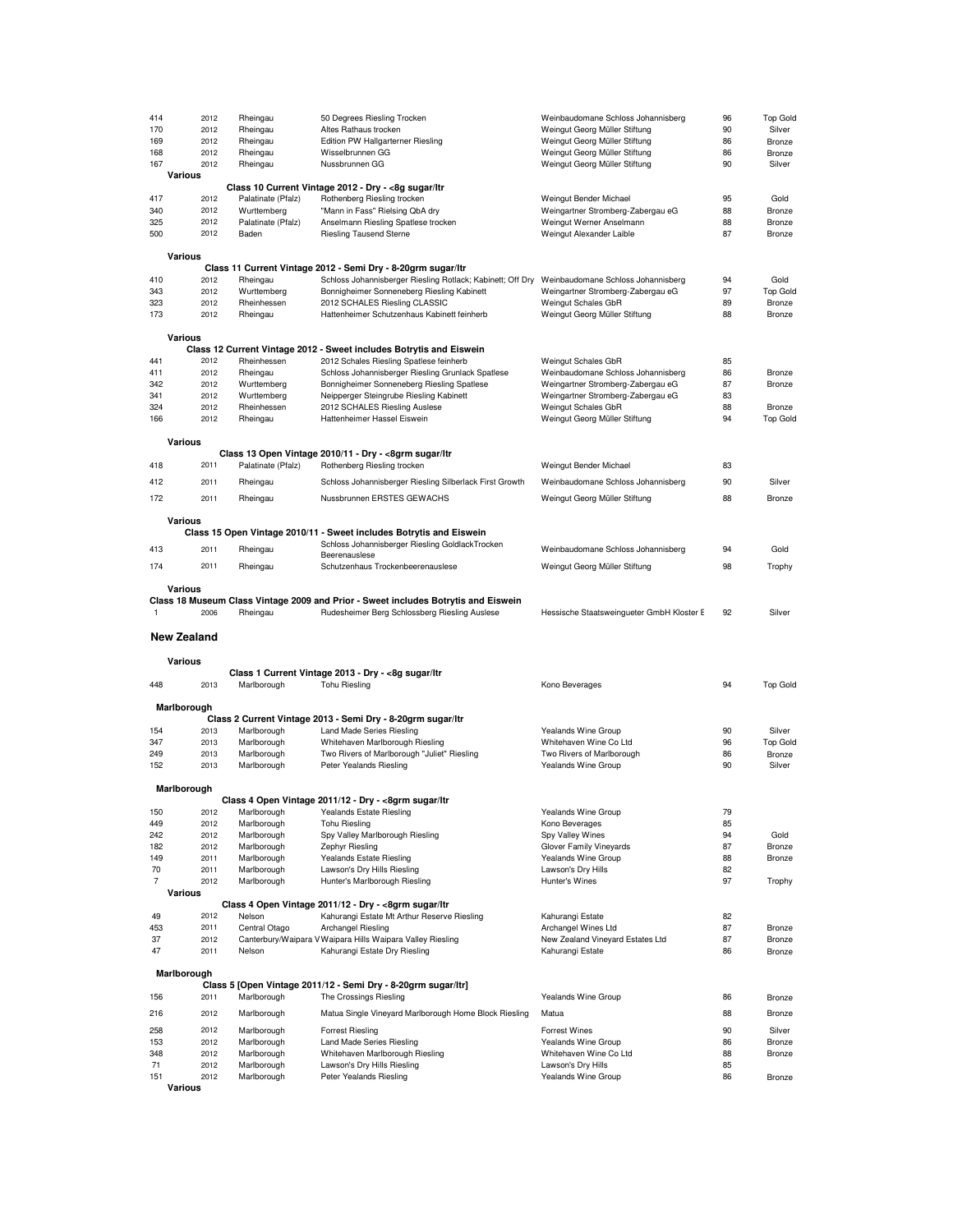|            |                     |                                     | Class 5 [Open Vintage 2011/12 - Semi Dry - 8-20grm sugar/ltr]               |                                                                            |          |                  |
|------------|---------------------|-------------------------------------|-----------------------------------------------------------------------------|----------------------------------------------------------------------------|----------|------------------|
| 259        | 2012                | Central Otago                       | Forrest Tatty Bogler Riesling                                               | <b>Forrest Wines</b>                                                       | 90       | Silver           |
| 187        | 2012                | Nelson                              | <b>Woollaston Riesling</b>                                                  | <b>Woollaston Estates</b>                                                  | 89       | Bronze           |
| 48         | 2012                | Nelson                              | Kahurangi Estate Riesling                                                   | Kahurangi Estate                                                           | 83       |                  |
| 36         | 2012                |                                     | Canterbury/Waipara V Mud House Waipara Valley Riesling                      | New Zealand Vineyard Estates Ltd                                           | 81       |                  |
|            | Marlborough         |                                     |                                                                             |                                                                            |          |                  |
|            |                     |                                     | Class 6 Open Vintage 2011/12 - Sweet includes Botrytis and Eiswein          |                                                                            |          |                  |
| 257        | 2012                | Marlborough                         | <b>Forrest Botrytised Riesling</b>                                          | <b>Forrest Wines</b>                                                       | 95       | <b>Top Gold</b>  |
| 450        | 2011                | Marlborough                         | TOHU Raiha Reserve Noble Riesling                                           | Kono Beverages                                                             | 93       | Silver           |
| 250        | 2012                | Marlborough                         | <b>Highfield Riesling</b>                                                   | <b>Highfield Estate</b>                                                    | 94       | Gold             |
| 256        | 2012                | Marlborough                         | Forrest The Doctors' Riesling                                               | <b>Forrest Wines</b>                                                       | 88       | Bronze           |
|            | Various             |                                     |                                                                             |                                                                            |          |                  |
|            |                     |                                     | Class 6 Open Vintage 2011/12 - Sweet includes Botrytis and Eiswein          |                                                                            |          |                  |
| 445        | 2012                |                                     | Canterbury/Waipara V Waipara West Riesling                                  | Waipara West                                                               | 86       | Bronze           |
| 51         | 2012                | Central Otago                       | Rockburn Central Otago Tiger Moth Riesling                                  | Rockburn Wines Limited                                                     | 86       | Bronze           |
| 50         | 2012                | Nelson                              | Kahurangi Estate Mt Arthur Classic Riesling                                 | Kahurangi Estate                                                           | 81       |                  |
|            | <b>South Africa</b> |                                     |                                                                             |                                                                            |          |                  |
|            | Paarl               |                                     | Class 2 Current Vintage 2013 - Semi Dry - 8-20grm sugar/Itr                 |                                                                            |          |                  |
| 383        | 2013                | Paarl                               | Winemakers Reserve Riesling                                                 | Nederburg Wines                                                            | 84       |                  |
| USA        |                     |                                     |                                                                             |                                                                            |          |                  |
|            | <b>Finger Lakes</b> |                                     |                                                                             |                                                                            |          |                  |
|            |                     |                                     | Class 10 Current Vintage 2012 - Dry - <8g sugar/ltr                         |                                                                            |          |                  |
| 176        | 2012                | Finger Lakes                        | Swedish Hill Riesling                                                       | Swedish Hill Winery                                                        | 89       | Bronze           |
| 471        | 2012                | Finger Lakes                        | <b>McGregor Dry Riesling</b>                                                | McGregor Vineyard                                                          | 87       | Bronze           |
| 420        | 2012                | Finger Lakes                        | <b>Reserve Riesling</b>                                                     | Sheldrake Point Winery                                                     | 90       | Silver           |
| 320        | 2012                | Finger Lakes                        | Zero Degree of Riesling                                                     | Three Brothers Winery & Estates                                            | 87       | Bronze           |
| 226        | 2012                | Finger Lakes                        | Dry Riesling                                                                | <b>Hosmer Winery</b>                                                       | 85       |                  |
| 225        | 2012                | Finger Lakes                        | <b>Brotherhood Dry Riesling</b>                                             | Brotherhood, America's Oldest Winery                                       | 87       | Bronze           |
| 177        | 2012                | Finger Lakes                        | Penguin Bay Dry Riesling                                                    | Penguin Bay Winery                                                         | 86       | Bronze           |
| 175        | 2012                | Finger Lakes                        | Dry Riesling                                                                | Swedish Hill Winery                                                        | 92       | Silver           |
|            | Various             |                                     |                                                                             |                                                                            |          |                  |
| 232        |                     |                                     | Class 10 Current Vintage 2012 - Dry - <8g sugar/ltr                         |                                                                            | 85       |                  |
| 231        | 2012<br>2012        | Cayuga Lake<br>Cayuga Lake          | Treleaven Wines Reserve Riesling<br>Treleaven Wines Dry Riesling            | Treleaven Wines - King Ferry Winery<br>Treleaven Wines - King Ferry Winery | 81       |                  |
| 493        | 2012                | Columbia Valley                     | <b>Waussie Riesling</b>                                                     | Chateau Ste Michelle                                                       | 89       | Bronze           |
|            |                     |                                     |                                                                             |                                                                            |          |                  |
|            | Various             |                                     |                                                                             |                                                                            |          |                  |
|            |                     |                                     | Class 11 Current Vintage 2012 - Semi Dry - 8-20grm sugar/Itr                |                                                                            |          |                  |
| 408        | 2012                | Finger Lakes                        | Dry Riesling                                                                | Sheldrake Point Winery                                                     | 88       | Bronze           |
| 321        | 2012                | Finger Lakes                        | First Degree of Riesling                                                    | Three Brothers Winery & Estates                                            | 85       |                  |
| 229        | 2012                | Finger Lakes                        | Martha Clara Vineyards Estate Reserve Riesling                              | Martha Clara Vineyards                                                     | 87       | Bronze           |
| 491        | 2012                | Columbia Valley                     | <b>Erocia Riesling</b>                                                      | Chateau Ste Michelle                                                       | 89       | Bronze           |
|            |                     |                                     |                                                                             |                                                                            |          |                  |
|            | <b>Finger Lakes</b> |                                     |                                                                             |                                                                            |          |                  |
|            |                     |                                     | Class 12 Current Vintage 2012 - Sweet includes Botrytis and Eiswein         |                                                                            |          |                  |
| 472        | 2012                | Finger Lakes                        | McGregor Semi-Dry Riesling                                                  | McGregor Vineyard                                                          | 86       | Bronze           |
| 419        | 2012                | Finger Lakes                        | Wagner Vineyards Riesling Ice                                               | <b>Wagner Vineyards</b>                                                    | 79       |                  |
| 409        | 2012                | Finger Lakes                        | Late Harvest Riesling                                                       | Sheldrake Point Winery                                                     | 96       | Trophy           |
| 322        | 2012                | Finger Lakes                        | Second Degree of Riesling                                                   | Three Brothers Winery & Estates                                            | 87       | Bronze           |
| 272        | 2012                | Finger Lakes                        | Wagner Vineyards Riesling Select                                            | <b>Wagner Vineyards</b>                                                    | 83       |                  |
| 234        | 2012                | <b>Finger Lakes</b>                 | Treleaven Wines Semi-Dry Riesling                                           | Treleaven Wines - King Ferry Winery                                        | 85       |                  |
| 230<br>227 | 2012                | Finger Lakes<br>Finger Lakes        | Martha Clara Vineyards New York State Riesling                              | Martha Clara Vineyards                                                     | 88       | Bronze           |
| 181        | 2012<br>2012        | <b>Finger Lakes</b>                 | <b>Hosmer Riesling</b><br>William Vigne Juicy Sweet Riesling                | <b>Hosmer Winery</b><br>Fulkerson Winery                                   | 89<br>89 | Bronze<br>Bronze |
| 224        | 2012                | <b>Finger Lakes</b>                 | <b>Brotherhood Riesling</b>                                                 | Brotherhood, America's Oldest Winery                                       | 84       |                  |
|            |                     |                                     |                                                                             |                                                                            |          |                  |
|            | <b>Finger Lakes</b> |                                     |                                                                             |                                                                            |          |                  |
|            |                     |                                     | Class 13 Open Vintage 2010/11 - Dry - <8grm sugar/ltr                       |                                                                            |          |                  |
| 179        | 2011                | Finger Lakes                        | William Vigne Dry Riesling                                                  | Fulkerson Winery                                                           | 80       |                  |
| 228        | 2010                | <b>Finger Lakes</b>                 | Vintners Reserve Riesling                                                   | <b>Hosmer Winery</b>                                                       | 84       |                  |
| 270<br>178 | 2011<br>2011        | Finger Lakes<br><b>Finger Lakes</b> | Wagner Vineyards Riesling Dry<br>Fulkerson Winery Dry Riesling              | <b>Wagner Vineyards</b><br>Fulkerson Winery                                | 82<br>79 |                  |
|            |                     |                                     |                                                                             |                                                                            |          |                  |
| Various    |                     |                                     | Class 14 Open Vintage 2010/11 - Semi Dry - 8-20grm sugar/Itr                |                                                                            |          |                  |
| 180        | 2011                | <b>Finger Lakes</b>                 | Fulkerson Winery Semi-Dry Riesling                                          | Fulkerson Winery                                                           | 82       |                  |
| 271        | 2011                | Finger Lakes                        | Wagner Vineyards Riesling Semi Dry                                          | <b>Wagner Vineyards</b>                                                    | 85       |                  |
|            | Various             |                                     |                                                                             |                                                                            |          |                  |
|            |                     |                                     | Class 15 Open Vintage 2010/11 - Sweet includes Botrytis and Eiswein         |                                                                            |          |                  |
| 233        | 2011                | Cayuga Lake                         | Treleaven Wines Late Harvest Riesling Eis                                   | Treleaven Wines - King Ferry Winery                                        | 85       |                  |
|            |                     |                                     |                                                                             |                                                                            |          |                  |
|            | Various             |                                     |                                                                             |                                                                            |          |                  |
|            | 2009                |                                     | Class 17 Museum Class Vintage 2009 and Prior - Semi Dry - 8-20grm sugar/ltr |                                                                            |          |                  |
| 423<br>492 | 2008                | Various<br>Columbia Valley          | Springlake 2009 Estate Riesling<br><b>Erocia Riesling</b>                   | Springlake Winery at Varallo Vineyards<br>Chateau Ste Michelle             | 87<br>86 | Bronze<br>Bronze |
|            |                     |                                     |                                                                             |                                                                            |          |                  |
|            |                     |                                     |                                                                             |                                                                            |          |                  |

**Various**

**Class 18 Museum Class Vintage 2009 and Prior - Sweet includes Botrytis and Eiswein**